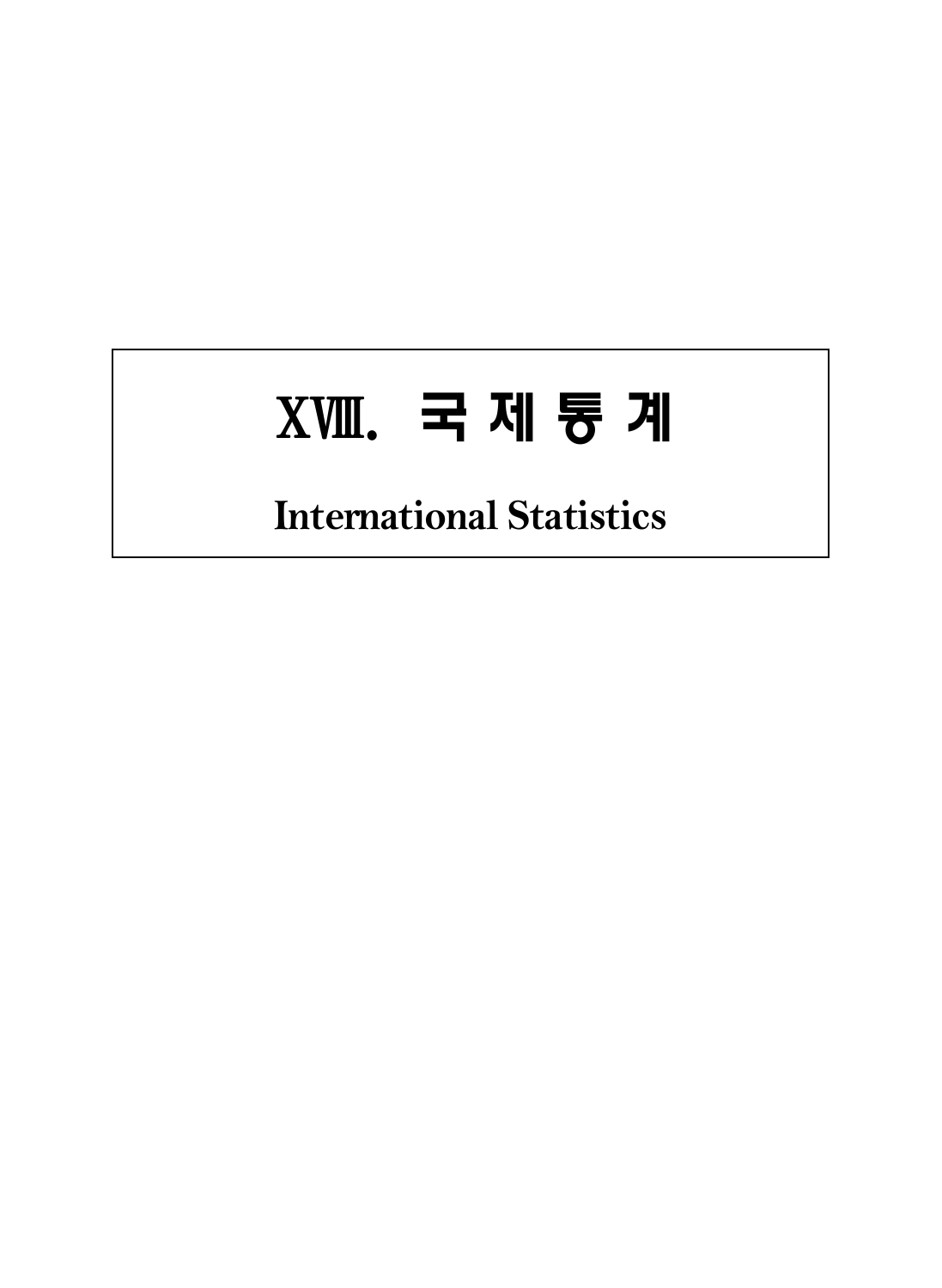#### **1. 국토면적 및 장래인구**

단위 : 천명, %, 1,000 ha, 명/㎢ (http://www.com/witidegrad/witidegrad/witidegrad/witidegrad/witidegrad/witidegrad/wi

|              | 국 가<br>Country  |           |           | 장래인구<br>Population Prospects(1,000persons) |           | 연평균<br>인구증가율1<br>Annual<br>increase<br>$rate(\%)$ | 국토면적2)<br>Surface area<br>(1,000 <sub>ha</sub> ) | 인구밀도<br>Population<br>density<br>(persons/km <sup>2</sup> ) |         |            |
|--------------|-----------------|-----------|-----------|--------------------------------------------|-----------|---------------------------------------------------|--------------------------------------------------|-------------------------------------------------------------|---------|------------|
|              |                 | 2004      | 2005      | 2006                                       | 2007      | 2008                                              | 2009                                             | 2004~2009                                                   | 2008    | 2008       |
| 세<br>계       | <b>WORLD</b>    | 6,432,978 | 6,512,276 | 6,591,548                                  | 6,670,801 | 6,750,062                                         | 6,829,360                                        | 1.2                                                         |         |            |
| 제<br>알<br>리  | Algeria         | 32,366    | 32,855    | 33,351                                     | 33,858    | 34,373                                            | 34,895                                           | 1.5                                                         | 238,174 | 15         |
| 아르헨티나        | Argentina       | 38,372    | 38,732    | 39,105                                     | 39,490    | 39,883                                            | 40,276                                           | 1.0                                                         | 278,040 | 14         |
| 오스트레일리아      | Australia       | 20,153    | 20,395    | 20,628                                     | 20,854    | 21,074                                            | 21,293                                           | 1.1                                                         | 774,122 | 3          |
| 오스트리아        | Austria         | 8,186     | 8,232     | 8,272                                      | 8,307     | 8,337                                             | 8,364                                            | 0.4                                                         | 8,387   | 100        |
| 벨<br>기<br>에  | Belgium         | 10,362    | 10,415    | 10,471                                     | 10,531    | 10,590                                            | 10,647                                           | 0.5                                                         | 3,053   | 349        |
| 라<br>질<br>브  | <b>Brazil</b>   | 183,864   | 186,075   | 188,158                                    | 190,120   | 191,972                                           | 193,734                                          | 1.1                                                         | 851,488 | 23         |
| 불가리아         | Bulgaria        | 7,789     | 7,739     | 7,690                                      | 7,641     | 7,593                                             | 7,545                                            | $-0.6$                                                      | 11,100  | 68         |
| 개<br>나<br>다  | Canada          | 31,979    | 32,307    | 32,628                                     | 32,945    | 33,259                                            | 33,573                                           | 1.0                                                         | 998,467 | $\sqrt{3}$ |
| 칠<br>레       | Chile           | 16,127    | 16,297    | 16,467                                     | 16,636    | 16,804                                            | 16,970                                           | 1.0                                                         | 75,610  | 22         |
| 중<br>국       | China           | 1,303,667 | 1,312,253 | 1,320,724                                  | 1,329,090 | 1,337,411                                         | 1,345,751                                        | 0.6                                                         | 960,000 | 140        |
| 콜롬비아         | Colombia        | 42,395    | 43,049    | 43,704                                     | 44,359    | 45,012                                            | 45,660                                           | 1.5                                                         | 114,175 | 40         |
| 콩<br>고       | Congo           | 3,341     | 3,417     | 3,486                                      | 3,551     | 3,615                                             | 3,683                                            | 2.0                                                         | 34,200  | 11         |
| 코스타리카        | Costa Rica      | 4,256     | 4,328     | 4,396                                      | 4,459     | 4,519                                             | 4,579                                            | 1.5                                                         | 5,110   | 90         |
| 덴<br>마<br>三  | Denmark         | 5,402     | 5,417     | 5,431                                      | 5,445     | 5,458                                             | 5,470                                            | 0.3                                                         | 4,309   | 127        |
| 에콰도르         | Ecuador         | 12,919    | 13,063    | 13,203                                     | 13,342    | 13,481                                            | 13,625                                           | 1.1                                                         | 25,637  | 53         |
| 0 <br>집<br>트 | Egypt           | 75,718    | 77,154    | 78,602                                     | 80,061    | 81,527                                            | 82,999                                           | 1.9                                                         | 100,145 | 83         |
| 핀<br>란<br>트  | Finland         | 5,228     | 5,244     | 5,263                                      | 5,283     | 5,304                                             | 5,326                                            | 0.4                                                         | 33,842  | 16         |
| 프<br>랑<br>스  | France          | 60,630    | 61,013    | 61,373                                     | 61,714    | 62,036                                            | 62,343                                           | 0.6                                                         | 54,919  | 114        |
| 일<br>독       | Germany         | 82,383    | 82,409    | 82,393                                     | 82,343    | 82,264                                            | 82,167                                           | $-0.1$                                                      | 35,711  | 230        |
| 헝<br>가<br>리  | Hungary         | 10,103    | 10,078    | 10,054                                     | 10,032    | 10,012                                            | 9,993                                            | $-0.2$                                                      | 9,303   | 107        |
| 인<br>도       | India           | 1,113,283 | 1,130,618 | 1,147,746                                  | 1,164,670 | 1,181,412                                         | 1,198,003                                        | 1.5                                                         | 328,726 | 364        |
|              | 인도네시아 Indonesia | 216,443   | 219,210   | 221,954                                    | 224,670   | 227,345                                           | 229,965                                          | 1.2                                                         | 190,457 | 121        |
| 0 <br>란      | Iran            | 69,982    | 70,765    | 71,585                                     | 72,437    | 73,312                                            | 74,196                                           | 1.2                                                         | 174,515 | $43\,$     |
| 이스라엘         | Israel          | 6,573     | 6,692     | 6,811                                      | 6,932     | 7,051                                             | 7,170                                            | 1.8                                                         | 2,207   | 325        |
| 이탈리아 Italy   |                 | 58,291    | 58,645    | 58,982                                     | 59,305    | 59,604                                            | 59,870                                           | 0.5                                                         | 30,134  | 199        |
| 일<br>본       | Japan           | 127,384   | 127,449   | 127,451                                    | 127,396   | 127,293                                           | 127,156                                          | $0.0\,$                                                     | 37,794  | 336        |

자료 : 통계청「장래인구추계」 2006.11, UN 「http://esa.un.org/unpp」 2010.6, 국토해양부「지적통계연보」 2009, FAO 「http://faostat.fao.org」

주 : 1) 인구증가율은 2004년~2009년 기하평균 증가율, 2) 1,000ha=10km<sup>2</sup>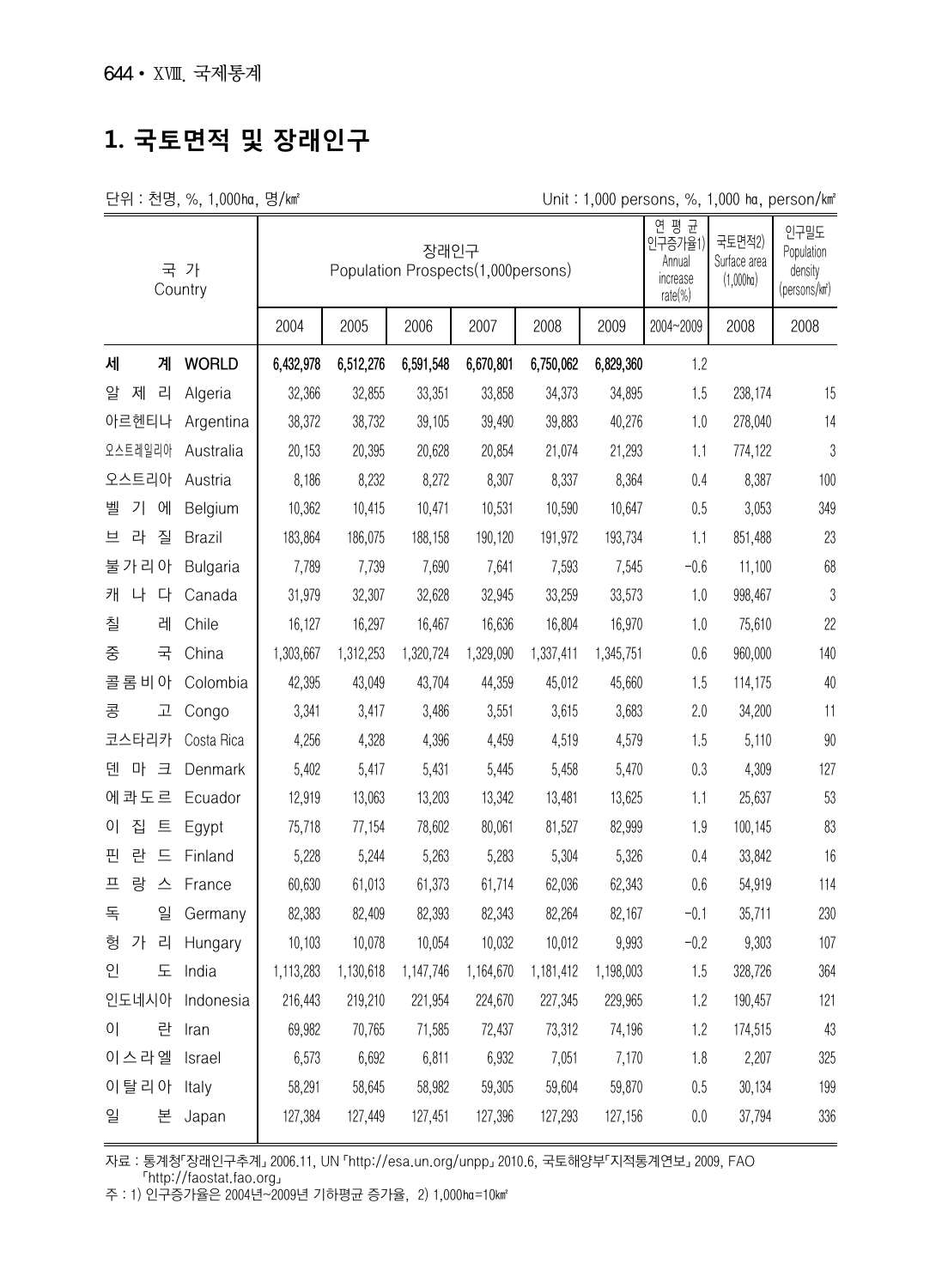|        | 단위 : 천명, %, 1,000ha, 명/㎢<br>Unit: 1,000 persons, %, 1,000 ha, person/km <sup>2</sup> |                 |                                                                                                                                                                                                                               |         |         |         |         |         |           |           |                          |
|--------|--------------------------------------------------------------------------------------|-----------------|-------------------------------------------------------------------------------------------------------------------------------------------------------------------------------------------------------------------------------|---------|---------|---------|---------|---------|-----------|-----------|--------------------------|
|        |                                                                                      | 국 가<br>Country  | 연평 균<br>인구밀도<br>인구증가율1)<br>국토면적2)<br>장래인구<br>Population<br>Surface area<br>Annual<br>Population Prospects(1,000persons)<br>density<br><i><b>Increase</b></i><br>$(1,000 \text{ ha})$<br>(persons/km <sup>2</sup> )<br>rate(%) |         |         |         |         |         |           |           |                          |
|        |                                                                                      |                 | 2004                                                                                                                                                                                                                          | 2005    | 2006    | 2007    | 2008    | 2009    | 2004~2009 | 2008      | 2008                     |
|        |                                                                                      |                 |                                                                                                                                                                                                                               |         |         |         |         |         |           |           |                          |
| 한      | 국                                                                                    | Korea           | 48,039                                                                                                                                                                                                                        | 48,138  | 48,297  | 48,456  | 48,607  | 48,747  | 0.3       | 9,983     | 488                      |
| 말레이시아  |                                                                                      | Malaysia        | 25,174                                                                                                                                                                                                                        | 25,633  | 26,095  | 26,556  | 27,014  | 27,468  | 1.8       | 33,080    | 83                       |
| 멕<br>시 | 코                                                                                    | Mexico          | 104,251                                                                                                                                                                                                                       | 105,330 | 106,411 | 107,487 | 108,555 | 109,610 | 1.0       | 196,438   | 56                       |
| 몽      | 골                                                                                    | Mongolia        | 2,517                                                                                                                                                                                                                         | 2,550   | 2,581   | 2,611   | 2,641   | 2,671   | 1.2       | 156,412   | $\overline{c}$           |
| 로<br>모 | 코                                                                                    | Morocco         | 30,152                                                                                                                                                                                                                        | 30,495  | 30,853  | 31,224  | 31,606  | 31,993  | 1.2       | 44,655    | $72$                     |
| 얀<br>미 | 마                                                                                    | Myanmar         | 48,000                                                                                                                                                                                                                        | 48,345  | 48,723  | 49,129  | 49,563  | 50,020  | 0.8       | 67,659    | 74                       |
| 네덜란드   |                                                                                      | Netherlands     | 16,241                                                                                                                                                                                                                        | 16,316  | 16,389  | 16,460  | 16,528  | 16,592  | 0.4       | 4,154     | 399                      |
| 뉴질랜드   |                                                                                      | New Zealand     | 4,064                                                                                                                                                                                                                         | 4,111   | 4,153   | 4,193   | 4,230   | 4,266   | 1.0       | 26,771    | 16                       |
| 노르웨이   |                                                                                      | Norway          | 4,599                                                                                                                                                                                                                         | 4,635   | 4,676   | 4,720   | 4,767   | 4,812   | 0.9       | 32,378    | 15                       |
| 나<br>파 | 마                                                                                    | Panama          | 3,176                                                                                                                                                                                                                         | 3,232   | 3,288   | 3,343   | 3,399   | 3,454   | 1.7       | 7,542     | 46                       |
| 페      | 루                                                                                    | Peru            | 27,487                                                                                                                                                                                                                        | 27,836  | 28,176  | 28,508  | 28,837  | 29,165  | 1.2       | 128,522   | 23                       |
| 필<br>리 | 핀                                                                                    | Philippines     | 83,911                                                                                                                                                                                                                        | 85,496  | 87,099  | 88,718  | 90,348  | 91,983  | 1.9       | 30,000    | 307                      |
| 란<br>폴 | 트                                                                                    | Poland          | 38,239                                                                                                                                                                                                                        | 38,198  | 38,163  | 38,132  | 38,104  | 38,074  | $-0.1$    | 31,268    | 122                      |
| 포르투갈   |                                                                                      | Portugal        | 10,487                                                                                                                                                                                                                        | 10,547  | 10,598  | 10,641  | 10,677  | 10,707  | 0.4       | 9,209     | 116                      |
| 루마니아   |                                                                                      | Romania         | 21,731                                                                                                                                                                                                                        | 21,635  | 21,541  | 21,450  | 21,361  | 21,275  | $-0.4$    | 23,839    | 89                       |
| 시<br>러 | 아                                                                                    | Russia          | 143,864                                                                                                                                                                                                                       | 143,170 | 142,530 | 141,941 | 141,394 | 140,874 | $-0.4$    | 1,709,824 | $\boldsymbol{\vartheta}$ |
| 아<br>남 | 공                                                                                    | South Africa    | 47,477                                                                                                                                                                                                                        | 48,073  | 48,639  | 49,173  | 49,668  | 50,110  | 1.1       | 121,909   | $41$                     |
| 페<br>스 | 인                                                                                    | Spain           | 42,485                                                                                                                                                                                                                        | 43,060  | 43,579  | 44,051  | 44,486  | 44,904  | 1.1       | 50,537    | 89                       |
| 웨<br>스 | 덴                                                                                    | Sweden          | 9,018                                                                                                                                                                                                                         | 9,066   | 9,113   | 9,159   | 9,205   | 9,249   | 0.5       | 45,030    | 21                       |
| 위<br>스 | 스                                                                                    | Switzerland     | 7,393                                                                                                                                                                                                                         | 7,441   | 7,480   | 7,513   | 7,541   | 7,568   | 0.5       | 4,128     | 183                      |
| 타      | 0                                                                                    | Thailand        | 65,279                                                                                                                                                                                                                        | 65,946  | 66,507  | 66,979  | 67,386  | 67,764  | 0.8       | 51,312    | 132                      |
| 튀<br>Ц | 지                                                                                    | Tunisia         | 9,790                                                                                                                                                                                                                         | 9,878   | 9,971   | 10,069  | 10,169  | 10,272  | 1.0       | 16,361    | $63\,$                   |
| 터      | 키                                                                                    | Turkey          | 70,250                                                                                                                                                                                                                        | 71,169  | 72,088  | 73,004  | 73,914  | 74,816  | 1.3       | 78,356    | 95                       |
| 영      | 국                                                                                    | United Kingdom  | 59,958                                                                                                                                                                                                                        | 60,261  | 60,575  | 60,899  | 61,231  | 61,565  | 0.5       | 24,361    | 253                      |
| 미      | 국                                                                                    | United States   | 299,821                                                                                                                                                                                                                       | 302,741 | 305,697 | 308,674 | 311,666 | 314,659 | 1.0       | 983,151   | $32\,$                   |
|        |                                                                                      | 베네수엘라 Venezuela | 26,261                                                                                                                                                                                                                        | 26,726  | 27,191  | 27,656  | 28,121  | 28,583  | 1.7       | 91,205    | 31                       |

#### **Surface Area & Population Prospects**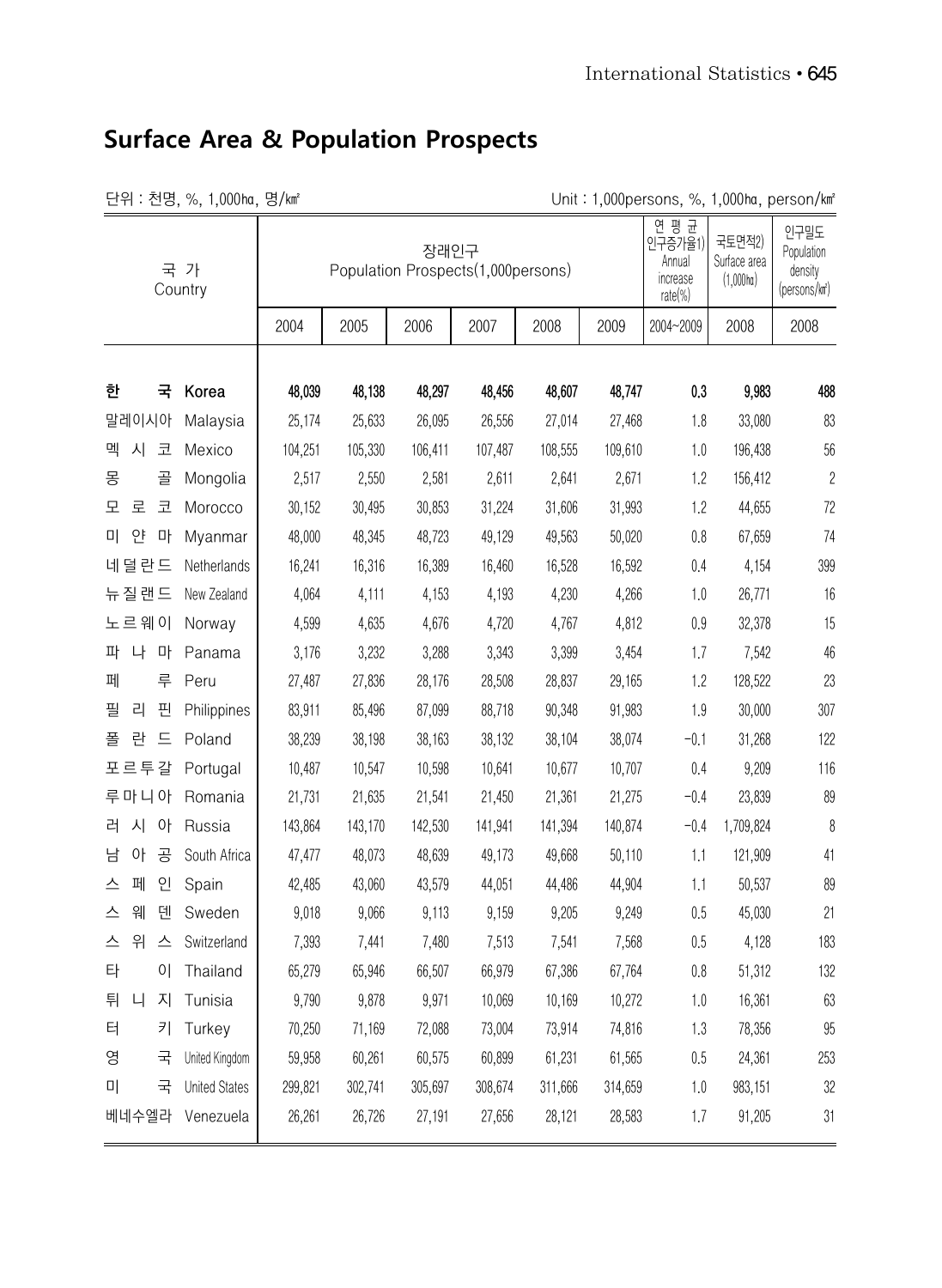#### **2. 조출생률 및 조사망률 Crude Live-birth and Crude Death Rates**

단위 : 1,000명당 In per 1,000 persons

| 국                               | 가                    |      |          | 출생률 Live-birth rates |           |           | 사망률 Death rates |           |           |           |           |
|---------------------------------|----------------------|------|----------|----------------------|-----------|-----------|-----------------|-----------|-----------|-----------|-----------|
|                                 | Country              | 2004 | 2005     | 2006                 | 2007      | 2008      | 2004            | 2005      | 2006      | 2007      | 2008      |
| 아르헨티나                           | Argentina            | 19.3 | 18.5     | 17.9                 | 17.8      | $\cdots$  | 7.7             | 7.6       | 7.5       | 8.0       | $\ldots$  |
| 오스트레일리아                         | Australia            | 12.6 | 12.7     | 12.8                 | 13.5      | 13.8      | 6.6             | 6.4       | 6.5       | 6.5       | 6.7       |
| 오스트리아                           | Austria              | 9.7  | 9.5      | 9.4                  | 9.2       | 9.3       | 9.1             | 9.1       | 9.0       | 9.0       | 9.0       |
| 기<br>벨<br>에                     | Belgium              | 11.1 | 11.3     | 11.5                 | 11.4      | $\ldots$  | 9.8             | 9.9       | 9.6       | 9.5       | $\ldots$  |
| 라<br>질<br>브                     | <b>Brazil</b>        |      | $\ldots$ | $\ldots$             | $\ldots$  | $\cdots$  | $\ldots$        | $\ldots$  | $\ldots$  | $\ldots$  | $\ldots$  |
| 나<br>캐<br>다                     | Canada               | 10.6 | 10.6     | 10.9                 | 11.2      | $\cdots$  | 7.1             | 7.1       | 7.0       | $\cdots$  | 7.2       |
| 중<br>국                          | China                | 12.3 | 12.4     | 12.1                 | 12.0      | $\ldots$  | 6.4             | 6.5       | 6.8       | 6.9       | $\ldots$  |
| 덴<br>마<br>$\exists$             | Denmark              | 12.0 | 11.9     | 11.9                 | 11.7      | 11.8      | 10.3            | 10.1      | 10.2      | 10.2      | 9.9       |
| 집<br>$\equiv$<br> 0             | Egypt                | 25.7 | 25.5     | 25.7                 | 26.5      | 27.3      | 6.4             | 6.4       | 6.3       | 6.1       | 6.1       |
| 란<br>$\equiv$<br>핀              | Finland              | 11.0 | 11.0     | 11.2                 | 11.1      | 11.2      | 9.1             | 9.1       | 9.1       | 9.3       | 9.2       |
| 랑<br>프<br>스                     | France               | 12.6 | 12.7     | 12.9                 | 12.7      | 12.8      | 8.4             | 8.6       | 8.4       | 8.4       | 8.6       |
| 독<br>일                          | Germany              | 8.6  | 8.3      | 8.2                  | 8.3       | 8.3       | 9.9             | 10.1      | 10.0      | 10.1      | 10.3      |
| 리<br>$\mathfrak{\text{I}}$<br>스 | Greece               | 9.6  | 9.7      | 10.0                 | 10.0      | 10.5      | 9.5             | 9.5       | 9.5       | 9.8       | 9.6       |
| 홍<br>콩                          | Hong Kong            | 7.3  | 8.4      | 9.6                  | 10.2      | 11.3      | 5.4             | 5.7       | 5.5       | 5.7       | 6.0       |
| 헝<br>리<br>가                     | Hungary              | 9.4  | 9.7      | 9.9                  | 9.7       | 9.9       | 13.1            | 13.5      | 13.1      | 13.2      | 13.0      |
| 인<br>도                          | India                | 24.1 | 23.8     | 23.5                 | 23.1      | 22.8      | 7.5             | 7.6       | 7.5       | 7.4       | 7.4       |
| 인도네시아                           | Indonesia            |      | $\ldots$ | $\ldots$             | $\ldots$  | $\ldots$  | $\ldots$        |           | $\ldots$  | $\ddotsc$ | $\ldots$  |
| 0 <br>란                         | Iran                 | 16.9 | 17.9     | 17.8                 | 18.0      | $\cdots$  | 5.2             | 5.2       | 5.8       | 5.8       | $\ldots$  |
| 이스라엘                            | Israel               | 21.3 | 20.8     | 21.0                 | 21.1      | 21.5      | 5.6             | 5.6       | 5.5       | 5.6       | 5.4       |
| 이탈리아                            | Italy                | 9.7  | 9.5      | 9.5                  | 9.5       | 9.6       | 9.4             | 9.7       | 9.5       | 9.7       | 9.7       |
| 일<br>본                          | Japan                | 8.8  | 8.4      | 8.7                  | 8.6       | 8.7       | 8.1             | 8.6       | 8.6       | 8.8       | 9.1       |
| 한<br>국                          | Korea                | 9.8  | 8.9      | 9.2                  | 10.0      | 9.4       | 5.0             | 5.0       | 5.0       | 5.0       | 5.0       |
| 말레이시아                           | Malaysia             | 18.7 | 18.0     | 17.5                 | 16.8      | 17.0      | 4.4             | 4.4       | 4.3       | 4.3       | 4.4       |
| 뉴질랜드                            | New Zealand          | 14.2 | 14.0     | 14.1                 | 15.1      | 15.1      | 7.0             | 6.5       | 6.7       | 6.7       | 6.8       |
| 노르웨이                            | Norway               | 12.4 | 12.3     | 12.6                 | 12.4      | 12.7      | 9.0             | 8.9       | 8.9       | 8.9       | 8.7       |
| 필<br>리<br>핀                     | Philippines          | 20.5 | 19.8     | 19.1                 | 19.7      | $\ldots$  | 4.8             | 5.0       | $\ldots$  | $\ldots$  | $\ldots$  |
| 폴<br>란 드                        | Poland               | 9.3  | 9.5      | 9.8                  | 10.2      | 10.9      | 9.5             | 9.7       | 9.7       | 9.9       | 10.0      |
| 포르투갈                            | Portugal             | 10.4 | 10.4     | 10.0                 | 9.7       | 9.8       | 9.7             | 10.2      | 9.6       | 9.8       | $9.8\,$   |
| 시 아<br>러                        | Russia               | 10.4 | 10.2     | 10.4                 | 11.3      | 12.1      | 16.0            | 16.1      | 15.2      | 14.6      | 14.6      |
| 싱가포르                            | Singapore            | 10.9 | 10.8     | 10.9                 | 11.0      | 10.9      | 4.6             | 4.7       | 4.6       | 4.8       | 4.7       |
| 남아프리카공화국                        | South Africa         |      | $\ldots$ |                      | $\cdots$  | $\cdots$  |                 | $\cdots$  | $\ldots$  | $\ldots$  | $\ldots$  |
| 페<br>인<br>스                     | Spain                | 10.6 | 10.7     | 11.0                 | 11.0      | 11.4      | 8.7             | 8.9       | 8.4       | 8.6       | 8.6       |
| 웨<br>덴<br>ᄉ                     | Sweden               | 11.2 | 11.2     | 11.7                 | 11.7      | 11.9      | 10.1            | 10.2      | 10.0      | 10.0      | $9.9\,$   |
| 위<br>스<br>스                     | Switzerland          | 9.9  | 9.8      | 9.8                  | 9.9       | 10.0      | 8.1             | 8.2       | 8.1       | 8.1       | 8.0       |
| 대<br>만                          | Taiwan               | 9.6  | 9.1      | 9.0                  | 8.9       | $\ddotsc$ | 6.0             | 6.1       | 6.0       | 6.2       | $\ddotsc$ |
| 타<br> 0                         | Thailand             |      | $\ldots$ | $\ldots$             | $\ddotsc$ | $\ldots$  | $\ldots$        | $\ddotsc$ | $\ddotsc$ | $\cdots$  | $\ldots$  |
| 터<br>키                          | Turkey               | 19.0 | 18.7     | 18.4                 | 18.1      | 17.8      | 6.4             | 6.4       | 6.3       | 6.4       | 6.4       |
| g<br>국                          | United Kingdom       | 12.0 | 12.0     | 12.4                 | 12.7      | $\ldots$  | 9.8             | 9.7       | 9.4       | $\ddotsc$ |           |
| 미<br>국                          | <b>United States</b> | 14.0 | 14.0     | 14.3                 | 14.3      | $\cdots$  | 8.2             | 8.3       | 8.1       | 8.0       | $\cdots$  |

자료 : 통계청「인구동향조사」 2008 UN 「http://esa.un.org/unpp」 2010.7, 대만「Statistical Yearbook」 2007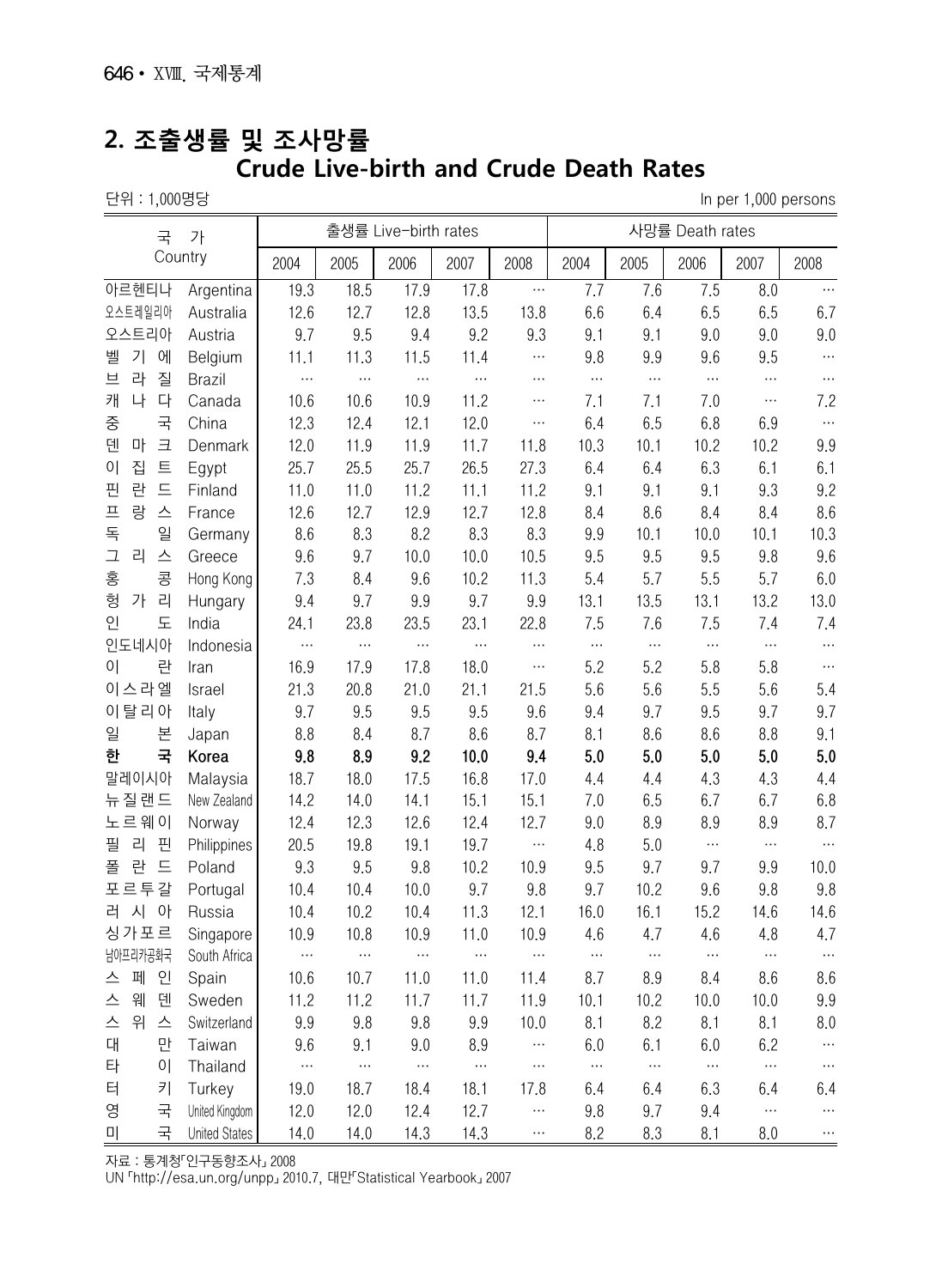### **3. 실업률**

#### **Unemployment Rates**

| 난위 : %                          |                        |                             |             |                |                |                  |                |                |                | Unit $:$ In percent |
|---------------------------------|------------------------|-----------------------------|-------------|----------------|----------------|------------------|----------------|----------------|----------------|---------------------|
| 국<br>Country                    | 가                      | 조사방법<br>Classifi-<br>cation | 해당연령<br>Age | 2003           | 2004           | 2005             | 2006           | 2007           | 2008           | 2009                |
| 아르헨티나 <sup>1)</sup>             | Argentina              | BA                          | $10+$       | 15.4           | 12.6           | 10.6             | 9.5            | $\ddotsc$      | $\cdots$       | $\cdots$            |
| 오스트레일리아                         | Australia              | <b>BA</b>                   | $15+$       | 5.9            | 5.5            | 5                | 4.8            | 4.4            | 4.2            | 5.6                 |
| 오스트리아                           | Austria                | <b>BA</b>                   | $15+$       | 4.3            | 4.9            | 5.2              | 4.7            | 4.4            | 3.8            | $4.8\,$             |
| 7 <br>벨<br>에                    | Belgium                | <b>BA</b>                   | $15+$       | 8.2            | 8.5            | 8.5              | 8.3            | 7.5            | $\overline{7}$ | 7.9                 |
| 질 2)<br>라<br>브                  | Brazil                 | <b>BA</b>                   | $10+$       | 9.7            | 8.9            | 9.3              | 8.4            | 8.2            | $\ldots$       | 8.1                 |
| 개<br>나                          | 다 <sup>3)</sup> Canada | <b>BA</b>                   | $15+$       | 7.6            | 7.2            | 6.8              | 6.3            | $6\,$          | 6.1            | 8.3                 |
| 칠<br>레                          | Chile                  | <b>BA</b>                   | $15+$       | 7.4            | 7.8            | 6.9              | $6\,$          | 7.2            | 7.5            | 10.8                |
| 중<br>국 4)                       | China                  | <b>BA</b>                   | $15+$       | 4.3            | 4.2            | 4.2              | 4.1            | $\overline{4}$ | 4.2            | $\ldots$            |
| 덴<br>$\exists$<br>마             | Denmark                | BA                          | $15 - 66$   | 5.5            | 5.6            | 5                | 4.1            | $\overline{4}$ | 3.4            | $6\,$               |
| 집<br>$\equiv$<br> 0             | Egypt                  | BA                          | $15 - 64$   | 11             | 10.3           | 11.2             | 10.6           | 8.9            | $\cdots$       | $\ldots$            |
| 란<br>$\equiv$<br>핀              | Finland                | BA                          | $15+$       | $\overline{9}$ | 8.8            | 8.3              | 7.7            | 6.8            | 6.4            | 8.2                 |
| 랑<br>프<br>스                     | France                 | BA                          | $15+$       | 8.5            | 8.9            | 8.9              | 8.8            | $\, 8$         | 7.4            | 9.1                 |
| 독<br>일                          | Germany                | <b>BA</b>                   | $15+$       | 10             | 11             | 11.1             | 10.3           | 8.6            | 7.5            | 7.7                 |
| 리<br>$\mathfrak{\text{I}}$<br>스 | Greece                 | <b>BA</b>                   | $15+$       | 9.3            | 10.2           | 9.6              | 8.8            | 8.1            | 7.2            | 9.5                 |
| 콩,<br>홍                         | Hong Kong              | BA                          | $15+$       | 7.9            | 6.8            | 5.6              | 4.8            | $\overline{4}$ | 3.6            | $\ldots$            |
| 가 리<br>헝                        | Hungary                | BA                          | $15 - 74$   | 5.7            | 6.1            | 7.2              | 7.5            | 7.4            | 7.8            | 10                  |
| 아일랜드                            | Ireland                | <b>BA</b>                   | $15+$       | 4.4            | 4.4            | 4.3              | $\overline{4}$ | $\overline{4}$ | 5.2            | 11.8                |
| 이스라엘                            | Israel                 | <b>BA</b>                   | $15+$       | 10.7           | 10.4           | $\boldsymbol{9}$ | 8.4            | 7.3            | 6.1            | $\ldots$            |
| 이탈리아                            | Italy                  | <b>BA</b>                   | $15+$       | 8.7            | 8              | 7.7              | 6.8            | 6.1            | 6.7            | 7.8                 |
| 일<br>본                          | Japan                  | BA                          | $15+$       | 5.3            | 4.7            | 4.4              | 4.1            | 3.9            | $\overline{4}$ | 5.1                 |
| 한<br>국                          | Korea                  | BA                          | $15+$       | 3.6            | 3.7            | 3.7              | 3.5            | 3.2            | 3.2            | 3.6                 |
| 멕<br>코<br>시                     | Mexico                 | BA                          | $14+$       | $\mathfrak{Z}$ | 3.7            | 3.5              | 3.2            | 3.4            | 3.5            | 5.5                 |
| 네덜란드                            | Netherlands            | BA                          | $15 - 64$   | 4              | 5              | 5.1              | 4.2            | 3.5            | $\mathfrak 3$  | $4.9\,$             |
| 뉴질랜드                            | New Zealand            | <b>BA</b>                   | $15+$       | 4.8            | $\overline{4}$ | 3.8              | 3.8            | 3.7            | 4.2            | 6.1                 |
| 노르웨이 <sup>6)</sup>              | Norway                 | <b>BA</b>                   | $15 - 74$   | 4.5            | 4.5            | 4.6              | 3.4            | 2.5            | 2.6            | 3.2                 |
| 파키스탄                            | Pakistan               | <b>BA</b>                   | $10+$       | 8.3            | 7.7            | 7.7              | 6.2            | 5.3            | 5.2            | $\cdots$            |
| 리<br>필<br>핀                     | Philippines            | BA                          | $15+$       | 11.4           | 11.8           | 7.8              | 8              | 7.3            | 7.4            | $\ldots$            |
| 란<br>$\equiv$<br>폴              | Poland                 | BA                          | $15 - 74$   | 19.6           | 19             | 17.7             | 13.8           | 9.6            | 7.1            | 8.2                 |
| 포르투갈                            | Portugal               | <b>BA</b>                   | $15+$       | 6.3            | 6.7            | 7.6              | 7.7            | $\, 8$         | 7.6            | 9.5                 |
| 러 시 아                           | Russia                 | <b>BA</b>                   | $15 - 72$   | 8              | 7.8            | 7.2              | 7.2            | 6.1            | 6.3            | 8.4                 |
| 싱가포르                            | Singapore              | <b>BA</b>                   | $15+$       | 5.9            | 5.8            | 5.6              | 4.5            | 4              | 4              | $\ldots$            |
| 스 페 인                           | Spain                  | BA                          | $16 - 74$   | 11.5           | 11             | 9.2              | 8.5            | 8.3            | 11.3           | 18                  |
| 웨<br>덴<br>스                     | Sweden                 | BA                          | $15 - 74$   | 4.9            | 5.5            | 6                | 5.4            | 6.1            | 6.2            | 8.3                 |
| 위<br>스<br>스                     | Switzerland            | BA                          | $15+$       | 4.1            | 4.3            | 4.4              | $\sqrt{4}$     | 3.6            | 3.4            | 4.2                 |
| 대<br>만                          | Taiwan                 | BA                          | $15+$       | 5              | 4.4            | 4.1              | 3.9            | 3.9            | 4.1            | $\ldots$            |
| 타<br> 0                         | Thailand               | BA                          | $15+$       | 1.5            | 1.5            | 1.4              | 1.2            | 1.2            | 1.2            | $\ldots$            |
| $\vec{\tau} $<br>터              | Turkey                 | BA                          | $15+$       | 10.5           | 10.3           | 10.3             | 9.9            | 10.3           | 11             | 14.1                |
| g<br>국                          | United Kingdom         | BA                          | $16+$       | 4.8            | 4.7            | 4.6              | 5.4            | 5.3            | 5.3            | 7.6                 |
| 국<br>미                          | <b>United States</b>   | BA                          | $16+$       | 6              | 5.5            | 5.1              | 4.6            | 4.6            | 5.8            | 9.3                 |

자료 : 통계청「경제활동인구조사」 2010.8, ILO 「laborsta.ilo.org」 2010.8, OECD「Main Economic Indicators」 2010.8 주 : 2009년은 OECD 자료임(한국제외)

 조사방법 : BA-Labour Force Sample Surveys(노동력 표본통계조사), E-Official estimates(공식 추계치) 1) 31개 대도시(2005이전은 28개 대도시) 2) 아크리, 아마존, 로라이마, 아파마지역 제외 3) 상시복무군인 제외 4) 도시지역 5) 군인, 시설인구 제외 6) 2005년이전 16~74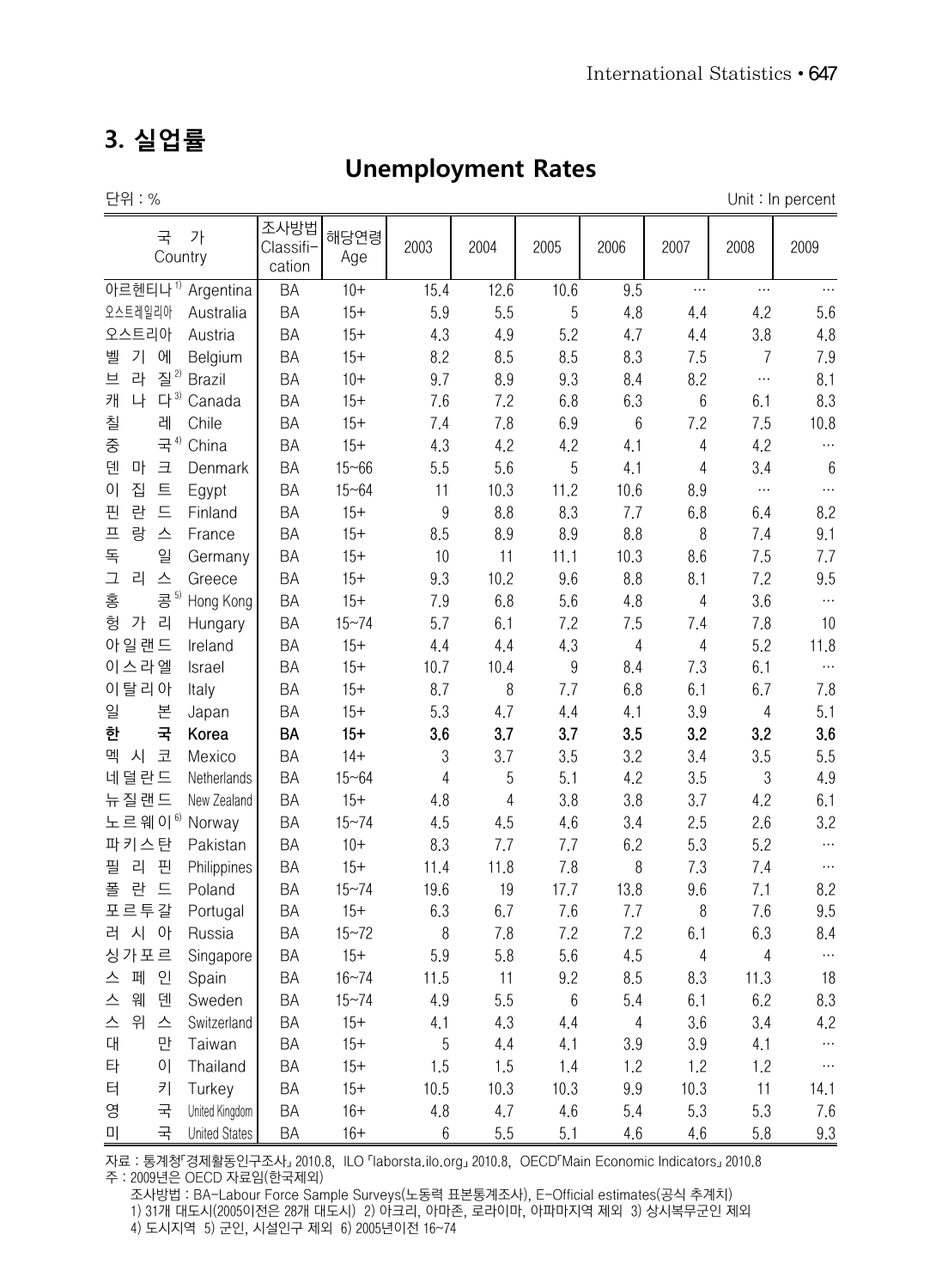#### **4. 물가지수1)**

2005=100

| 국                   | 가                      |       |       |       |       | 소비자 물가지수 consumer price indices |       |       |       |                  |
|---------------------|------------------------|-------|-------|-------|-------|---------------------------------|-------|-------|-------|------------------|
| Country             |                        | 2002  | 2003  | 2004  | 2005  | 2006                            | 2007  | 2008  | 2009  | 2009/2008<br>증감률 |
| 아르헨티나               | Argentina              | 77.0  | 87.4  | 91.2  | 100.0 | 110.9                           | 120.7 | 131.1 | 139.3 | 6.3              |
| 오스트레일리아             | Australia              | 92.6  | 95.2  | 97.4  | 100.0 | 103.5                           | 106.0 | 110.6 | 112.6 | 1.8              |
| 오스트리아               | Austria                | 94.5  | 95.8  | 97.7  | 100.0 | 101.5                           | 103.7 | 107.0 | 107.5 | 0.5              |
| 벨<br>기<br>에         | Belgium                | 93.8  | 95.3  | 97.3  | 100.0 | 101.8                           | 103.6 | 108.3 | 108.2 | $-0.1$           |
| 라<br>질<br>브         | <b>Brazil</b>          | 76.5  | 87.8  | 93.6  | 100.0 | 104.2                           | 108.0 | 114.1 | 119.7 | 4.9              |
| 개<br>나<br>다         | Canada                 | 93.5  | 96.1  | 97.8  | 100.0 | 102.0                           | 104.2 | 106.7 | 107.0 | 0.3              |
| 칠<br>레              | Chile                  |       |       |       |       |                                 |       |       | 100.0 | $\ldots$         |
| 덴<br>마<br>$\exists$ | Denmark                | 95.1  | 97.1  | 98.2  | 100.0 | 101.9                           | 103.6 | 107.2 | 108.6 | 1.3              |
| 집<br>$\equiv$<br> 0 | Egypt                  | 82.0  | 85.7  | 95.4  | 100.0 | 107.6                           | 117.7 | 139.2 | 155.6 | 11.8             |
| 란<br>$\equiv$<br>핀  | Finland                | 98.1  | 99.0  | 99.1  | 100.0 | 101.6                           | 104.1 | 108.4 | 108.4 | 0.0              |
| 랑<br>프<br>스         | France                 | 94.3  | 96.2  | 98.3  | 100.0 | 101.7                           | 103.2 | 106.1 | 106.2 | 0.1              |
| 독<br>일              | Germany                | 95.9  | 96.9  | 98.5  | 100.0 | 101.6                           | 103.9 | 106.6 | 107.0 | 0.4              |
| $\Box$<br>리<br>스    | Greece                 | 90.7  | 93.9  | 96.6  | 100.0 | 103.2                           | 106.2 | 110.6 | 111.9 | 1.2              |
| 홍<br>콩              | Hong Kong              | 102.1 | 99.5  | 99.1  | 100.0 | 102.1                           | 104.1 | 108.6 | 109.2 | 0.6              |
| 헝<br>가<br>리         | Hungary                | 86.5  | 90.4  | 96.6  | 100.0 | 103.9                           | 112.1 | 118.9 | 123.9 | 4.2              |
| 인<br>도              | India                  | 89.1  | 92.4  | 95.9  | 100.0 | 105.8                           | 112.5 | 121.9 | 135.2 | 10.9             |
| 0 <br>란             | Iran                   | 66.0  | 76.8  | 88.2  | 100.0 | 111.9                           | 131.2 | 164.7 | 187.0 | 13.5             |
| 이스라엘                | Israel                 | 98.4  | 99.1  | 98.7  | 100.0 | 102.1                           | 102.6 | 107.4 | 110.9 | 3.3              |
| 이탈리아                | Italy                  | 93.4  | 95.9  | 98.1  | 100.0 | 102.1                           | 104.0 | 107.4 | 108.3 | $0.8\,$          |
| 일<br>본              | Japan                  | 100.5 | 100.3 | 100.3 | 100.0 | 100.2                           | 100.3 | 101.7 | 100.3 | $-1.4$           |
| 국<br>한              | Korea                  | 90.8  | 93.9  | 97.3  | 100.0 | 102.2                           | 104.8 | 109.7 | 112.8 | 2.8              |
| 말레이시아               | Malaysia               | 94.7  | 95.7  | 97.1  | 100.0 | 103.6                           | 105.7 | 111.5 | 112.1 | 0.5              |
| 네덜란드                | Netherlands            | 95.1  | 97.1  | 98.3  | 100.0 | 101.1                           | 102.8 | 105.3 | 106.6 | 1.2              |
| 뉴질랜드                | New Zealand            | 93.1  | 94.5  | 96.9  | 100.0 | 103.2                           | 105.8 | 109.9 | 111.4 | 1.4              |
| 노르웨이                | Norway                 | 95.7  | 98.0  | 98.5  | 100.0 | 102.3                           | 103.1 | 107.0 | 109.3 | 2.1              |
| 파키스탄                | Pakistan               | 82.9  | 85.3  | 91.7  | 100.0 | 107.9                           | 116.1 | 139.7 | 158.7 | 13.6             |
| 필<br>리<br>핀         | Philippines            | 84.7  | 87.7  | 92.9  | 100.0 | 106.2                           | 109.2 | 119.4 | 123.3 | 3.3              |
| 란<br>폴<br>$\equiv$  | Poland                 | 93.8  | 94.6  | 97.9  | 100.0 | 101.1                           | 103.5 | 108.0 | 112.3 | 4.0              |
| 포르투갈                | Portugal               | 92.5  | 95.5  | 97.8  | 100.0 | 102.7                           | 105.6 | 108.4 | 107.5 | $-0.8$           |
| 사우디아라비아             | Saudi Arabia           | 98.4  | 99.0  | 99.3  | 100.0 | 102.2                           | 106.5 | 117.0 | 122.9 | 5.0              |
| 싱가포르                | Singapore              | 97.5  | 97.9  | 99.6  | 100.0 | 101.0                           | 103.1 | 109.9 | 110.1 | 0.2              |
| 남아프리카공화국            | South Africa           | 90.1  | 95.4  | 96.7  | 100.0 | 104.6                           | 112.1 | 125.0 | 133.9 | 7.1              |
| 위<br>스<br>스         | Switzerland            | 97.4  | 98.1  | 98.8  | 100.0 | 101.1                           | 101.8 | 104.3 | 103.8 | $-0.5$           |
| 대                   | 만 <sup>2)</sup> Taiwan | 95.9  | 95.6  | 97.2  | 99.4  | 100.0                           | 101.8 | 105.4 | 104.5 | $-0.9$           |
| 타<br> 0             | Thailand               | 91.4  | 93.1  | 95.7  | 100.0 | 104.6                           | 107.0 | 112.8 | 111.9 | $-0.8$           |
| 영<br>국              | United Kingdom         | 91.8  | 94.4  | 97.2  | 100.0 | 103.2                           | 107.6 | 111.9 | 111.3 | $-0.5$           |
| $\Box$<br>국         | <b>United States</b>   | 92.1  | 94.2  | 96.7  | 100.0 | 103.2                           | 106.2 | 110.2 | 109.9 | $-0.3$           |

자료 : 통계청「소비자물가지수연보」 2009, 한국은행「http://ecos.bok.or.kr」 2010.7

IMF<sup>F</sup>International Financial Statistics」 2010.8, 대만 Monthly Bulletin of Statistics」 2010.7

주:1) 생산자물가지수 : 도매물가지수

2) 대만 기준년 2006=100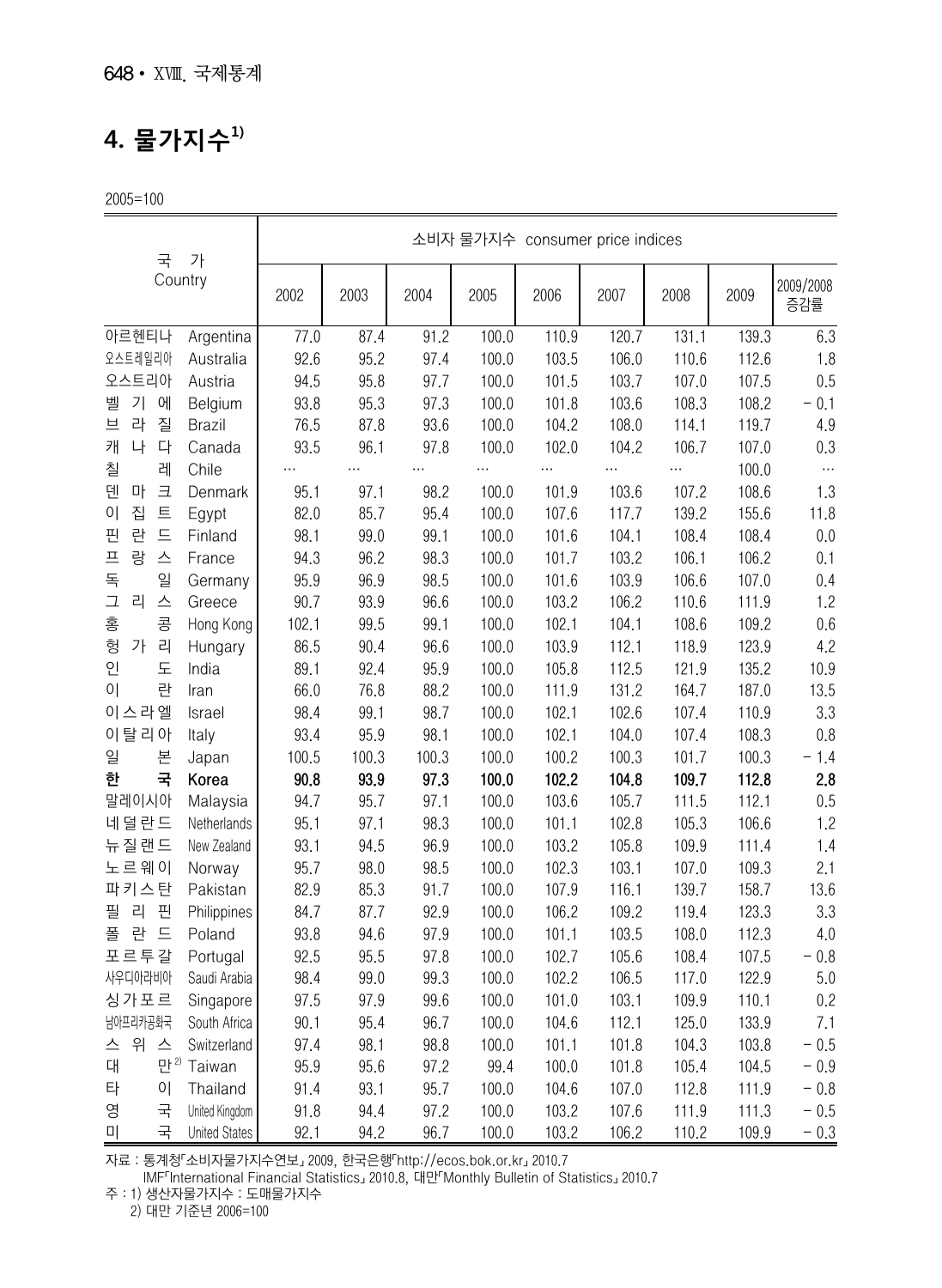#### **Price Indices**

| 가<br>국               |                      |      |      |      |       |       | 생산자 물가지수 producer indices |       |       |                  |
|----------------------|----------------------|------|------|------|-------|-------|---------------------------|-------|-------|------------------|
|                      | Country              | 2002 | 2003 | 2004 | 2005  | 2006  | 2007                      | 2008  | 2009  | 2009/2008<br>증감률 |
| 아르헨티나                | Argentina            | 71.6 | 85.6 | 92.3 | 100.0 | 111.0 | 124.1                     | 142.1 | 149.0 | 4.9              |
| 오스트레일리아              | Australia            | 90.3 | 90.8 | 94.4 | 100.0 | 107.9 | 110.5                     | 119.6 | 113.1 | $-5.4$           |
| 오스트리아                | Austria              | 91.9 | 93.3 | 98.0 | 100.0 | 102.9 | 107.1                     | 114.0 | 105.5 | $-7.5$           |
| 기<br>벨<br>에          | Belgium              | 92.2 | 92.0 | 94.3 | 100.0 | 106.1 | 108.6                     | 117.3 | 110.9 | $-5.5$           |
| 라<br>질<br>브          | <b>Brazil</b>        | 67.2 | 85.7 | 94.7 | 100.0 | 100.8 | 106.4                     | 121.0 | 120.7 | $-0.2$           |
| 개<br>나<br>다          | Canada               | 96.8 | 95.5 | 98.5 | 100.0 | 102.4 | 104.0                     | 108.5 | 104.8 | $-3.4$           |
| 칠<br>레               | Chile                | 86.8 | 92.6 | 94.9 | 100.0 | 107.0 | 114.1                     | 133.1 | 133.5 | 0.3              |
| 덴<br>마<br>$\exists$  | Denmark              | 93.8 | 94.0 | 96.1 | 100.0 | 104.0 | 108.4                     | 115.4 | 108.0 | $-6.4$           |
| 집<br> 0 <br>$\equiv$ | Egypt                | 70.9 | 81.1 | 95.0 | 100.0 | 107.0 | 117.7                     | 142.6 | 134.5 | $-5.7$           |
| $\equiv$<br>핀<br>란   | Finland              | 95.1 | 95.0 | 96.5 | 100.0 | 105.8 | 110.1                     | 115.6 | 108.6 | $-6.1$           |
| 랑<br>프<br>스          | France               | 94.2 | 95.1 | 97.0 | 100.0 | 102.9 | 105.3                     | 110.3 | 104.1 | $-5.6$           |
| 독<br>일               | Germany              | 92.7 | 94.3 | 95.9 | 100.0 | 105.4 | 106.8                     | 112.7 | 108.0 | $-4.2$           |
| 리<br>스<br>$\Box$     | Greece               | 89.1 | 91.2 | 94.4 | 100.0 | 107.3 | 111.7                     | 123.0 | 115.8 | $-5.9$           |
| 홍<br>콩               | Hong Kong            | 97.4 | 97.1 | 99.3 | 100.0 | 102.2 | 105.3                     | 111.2 | 109.3 | $-1.7$           |
| 헝<br>리<br>가          | Hungary              | 90.2 | 92.3 | 95.5 | 100.0 | 106.5 | 109.0                     | 112.8 | 120.0 | 6.4              |
| 인<br>도               | India                | 85.0 | 89.6 | 95.5 | 100.0 | 104.7 | 109.8                     | 119.8 | 122.4 | 2.2              |
| 0 <br>란              | Iran                 | 71.5 | 79.0 | 89.0 | 100.0 | 109.2 | 126.2                     |       |       | $\ldots$         |
| 이스라엘                 | Israel               | 85.6 | 89.3 | 94.1 | 100.0 | 105.7 | 109.3                     | 119.8 | 112.2 | $-6.3$           |
| 이탈리아                 | Italy                | 92.1 | 93.6 | 96.2 | 100.0 | 105.6 | 109.3                     | 114.5 | 109.2 | $-4.6$           |
| 일<br>본               | Japan                | 98.0 | 97.1 | 98.4 | 100.0 | 102.2 | 104.0                     | 108.7 | 103.0 | $-5.2$           |
| 국<br>한               | Korea                | 90.3 | 92.3 | 97.9 | 100.0 | 100.9 | 102.3                     | 111.1 | 110.9 | $-0.2$           |
| 말레이시아                | Malaysia             | 83.6 | 87.5 | 93.6 | 100.0 | 106.7 | 112.6                     | 124.0 | 115.0 | $-7.3$           |
| 네덜란드                 | Netherlands          | 92.7 | 94.3 | 96.9 | 100.0 | 103.6 | 108.3                     | 113.8 | 109.5 | $-3.8$           |
| 뉴질랜드                 | New Zealand          | 92.7 | 92.2 | 94.9 | 100.0 | 105.2 | 108.9                     | 119.8 | 116.7 | $-2.6$           |
| 노르웨이                 | Norway               | 74.1 | 76.8 | 85.8 | 100.0 | 112.8 | 112.8                     | 138.6 | 137.5 | $-0.8$           |
| 파키스탄                 | Pakistan             | 79.7 | 84.8 | 92.0 | 100.0 | 108.5 | 117.4                     | 147.2 | 157.8 | 7.2              |
| 필<br>핀<br>리          | Philippines          | 75.3 | 81.8 | 91.7 | 100.0 | 111.1 | 110.4                     | 114.9 | 113.1 | $-1.6$           |
| 폴<br>란 드             | Poland               | 90.2 | 92.7 | 99.1 | 100.0 | 102.2 | 104.5                     | 107.1 | 110.8 | 3.5              |
| 포르투갈                 | Portugal             | 92.8 | 93.6 | 96.1 | 100.0 | 104.7 | 107.8                     | 113.9 | 108.8 | $-4.5$           |
| 사우디아라비아              | Saudi Arabia         | 93.5 | 94.3 | 97.2 | 100.0 | 101.2 | 106.9                     | 116.5 | 113.0 | $-3.0$           |
| 싱가포르                 | Singapore            | 85.1 | 86.8 | 91.2 | 100.0 | 105.0 | 105.3                     | 113.2 | 97.5  | $-13.9$          |
| 남아프리카공화국             | South Africa         | 92.2 | 94.3 | 96.5 | 100.0 | 107.7 | 119.5                     | 136.6 | 136.6 | $0.0\,$          |
| 위<br>스<br>스          | Switzerland          | 98.0 | 98.0 | 99.2 | 100.0 | 102.1 | 104.5                     | 108.0 | 105.8 | $-2.0$           |
| 만 2<br>대             | Taiwan               | 85.8 | 87.9 | 94.1 | 94.7  | 100.0 | 106.5                     | 112.0 | 102.2 | $-8.8$           |
| 타<br>$\vert 0 \vert$ | Thailand             | 82.6 | 85.9 | 91.6 | 100.0 | 107.1 | 110.5                     | 124.2 | 119.5 | $-3.8$           |
| g<br>국               | United Kingdom       | 95.8 | 96.8 | 98.2 | 100.0 | 102.2 | 104.8                     | 112.5 | 113.9 | 1.2              |
| $\Box\, \,$<br>국     | <b>United States</b> | 83.3 | 87.8 | 93.2 | 100.0 | 104.7 | 109.7                     | 120.5 | 109.9 | $-8.8$           |

자료 : 통계청「소비자물가지수연보」 2009, 한국은행「http://ecos.bok.or.kr」 2010.7

IMF<sup>F</sup>International Financial Statistics」 2010.8, 대만 Monthly Bulletin of Statistics」 2010.7

주:1) 생산자물가지수 : 도매물가지수

2) 대만 기준년 2006=100

2005=100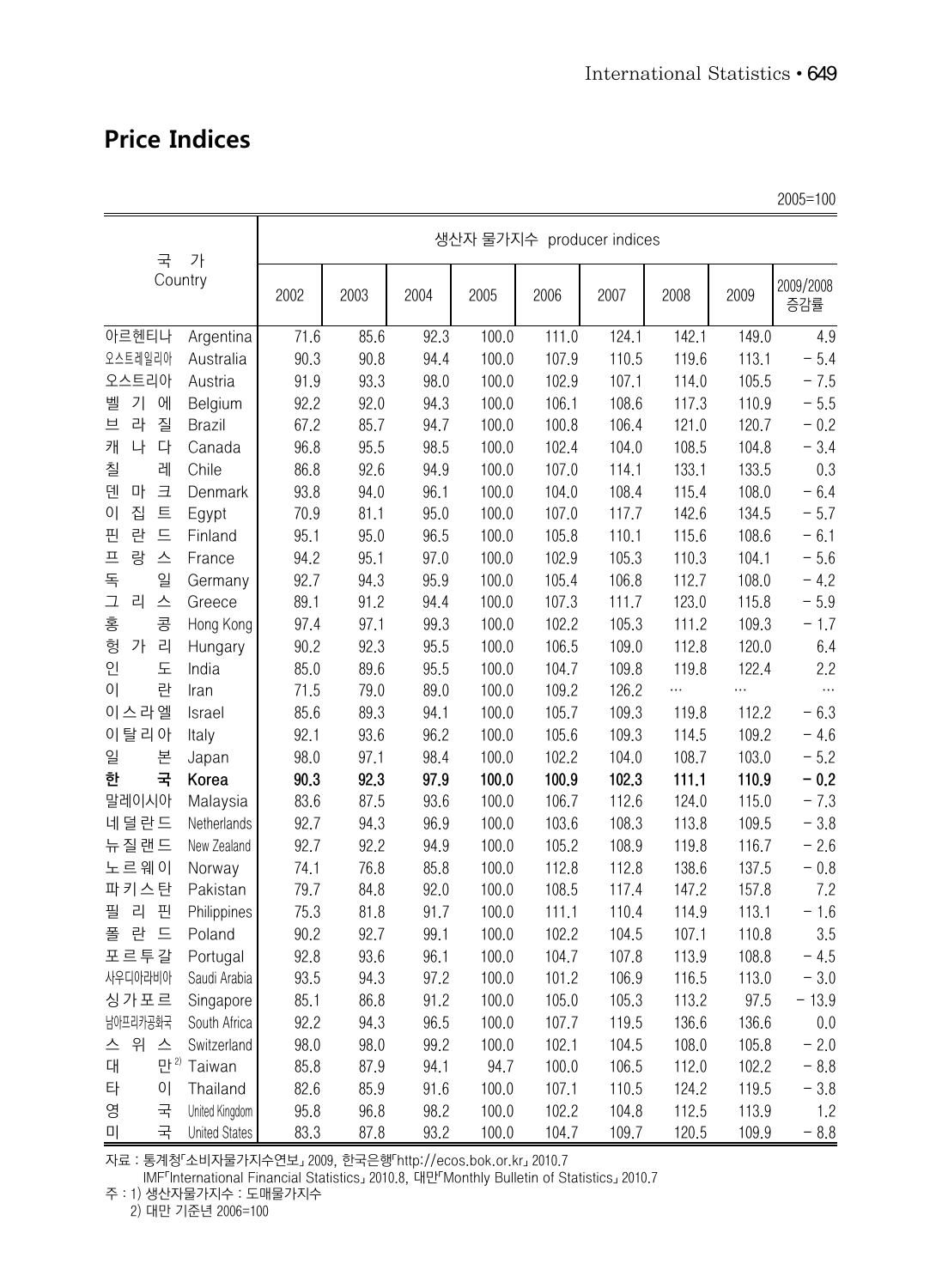#### **5. 수출 · 수입**

단위 : 100만 달러

|                          |           | 출<br>수<br>Exports |           |            |            |            |            |            |  |  |  |  |  |
|--------------------------|-----------|-------------------|-----------|------------|------------|------------|------------|------------|--|--|--|--|--|
| 국<br>가                   | 2002      | 2003              | 2004      | 2005       | 2006       | 2007       | 2008       | 2009       |  |  |  |  |  |
| 계<br>세                   | 6,421,120 | 7,468,260         | 9,103,530 | 10,412,000 | 12,079,700 | 13,774,200 | 15,987,700 | 12,526,800 |  |  |  |  |  |
| 아르헨티나                    | 25,650    | 29,566            | 34,576    | 40,351     | 46,568     | 55,779     | 70,588     | 56,065     |  |  |  |  |  |
| 오스트레일리아                  | 65,033    | 71,546            | 86,420    | 105,832    | 123,293    | 141,099    | 186,965    | 153,874    |  |  |  |  |  |
| 오스트리아                    | 73,081    | 89,240            | 111,686   | 117,711    | 130,370    | 157,317    | 173,394    | 131,390    |  |  |  |  |  |
| 벨<br>기<br>에              | 215,769   | 255,549           | 306,751   | 335,819    | 366,743    | 432,270    | 476,811    | 370,101    |  |  |  |  |  |
| 라<br>브<br>질              | 60,439    | 73,203            | 96,678    | 118,529    | 137,807    | 160,649    | 197,942    | 152,995    |  |  |  |  |  |
| 나<br>개<br>다              | 252,393   | 272,824           | 304,528   | 359,430    | 389,531    | 416,654    | 452,162    |            |  |  |  |  |  |
| 칠<br>레                   | 18,180    | 21,664            | 32,520    | 41,267     | 58,680     | 67,666     | 66,456     | 51,963     |  |  |  |  |  |
| 중<br>국                   | 325,596   | 438,228           | 593,326   | 761,953    | 969,380    | 1,217,790  | 1,428,660  | 1,201,790  |  |  |  |  |  |
| 덴<br>$\exists$<br>마      | 56,304    | 65,267            | 75,620    | 83,562     | 91,709     | 102,840    | 115,827    | 92,288     |  |  |  |  |  |
| $\equiv$<br> 0 <br>집     | 4,687     | 6,163             | 7,683     | 10,652     | 13,694     | 16,200     | 26,246     | 23,062     |  |  |  |  |  |
| $\equiv$<br>란<br>핀       | 44,650    | 52,504            | 60,895    | 65,234     | 77,284     | 90,092     | 96,880     | 62,738     |  |  |  |  |  |
| 랑<br>프<br>스              | 308,466   | 362,536           | 418,152   | 439,085    | 483,714    | 543,485    | 598,610    | 473,967    |  |  |  |  |  |
| 일<br>독                   | 615,438   | 751,684           | 909,237   | 977,881    | 1,122,070  | 1,323,820  | 1,451,390  | 1,127,630  |  |  |  |  |  |
| $\mathfrak{1}$<br>리<br>스 | 10,315    | 13,195            | 14,996    | 15,511     | 20,180     | 23,472     | 25,231     |            |  |  |  |  |  |
| 홍<br>콩                   | 200,092   | 223,762           | 259,260   | 289,337    | 316,816    | 344,509    | 362,675    | 318,510    |  |  |  |  |  |
| 헝<br>가<br>리              | 34,512    | 42,532            | 54,892    | 62,179     | 74,216     | 93,985     | 107,465    | 84,586     |  |  |  |  |  |
| 인<br>도                   | 50,372    | 58,963            | 76,649    | 99,620     | 121,806    | 149,951    | 194,531    | 160,404    |  |  |  |  |  |
| 인도네시아                    | 58,774    | 64,109            | 72,164    | 86,721     | 103,493    | 118,728    | 147,640    | 119,000    |  |  |  |  |  |
| 아 일 랜 드                  | 87,418    | 92,411            | 104,180   | 109,604    | 104,866    | 122,643    | 126,083    | 116,022    |  |  |  |  |  |
| 이 스 라 엘                  | 29,347    | 31,784            | 38,618    | 42,770     | 46,789     | 54,065     | 60,825     | 47,935     |  |  |  |  |  |
| 이 탈 리 아                  | 254,097   | 299,412           | 353,434   | 372,928    | 416,188    | 499,944    | 544,963    | 404,588    |  |  |  |  |  |
| 본<br>일                   | 416,726   | 471,817           | 565,675   | 594,905    | 649,931    | 700,538    | 786,430    | 580,845    |  |  |  |  |  |
| 국<br>한                   | 162,471   | 193,817           | 253,845   | 284,419    | 325,465    | 371,489    | 422,007    | 363,534    |  |  |  |  |  |
| 말레이시아                    | 93,265    | 99,369            | 125,744   | 140,870    | 160,573    | 176,027    | 209,673    | 157,484    |  |  |  |  |  |
| 멕<br>시<br>코              | 160,682   | 165,396           | 189,084   | 213,891    | 250,441    | 272,055    | 291,827    | 229,683    |  |  |  |  |  |
| 네덜란드                     | 219,758   | 264,798           | 317,966   | 349,812    | 399,569    | 476,787    | 541,398    | 431,801    |  |  |  |  |  |
| 뉴 질 랜 드                  | 14,029    | 16,645            | 20,593    | 21,927     | 22,867     | 28,122     | 30,905     | 24,931     |  |  |  |  |  |
| 노르웨이                     | 59,702    | 67,479            | 81,750    | 103,752    | 122,122    | 136,371    | 172,517    | 120,710    |  |  |  |  |  |
| 파 키 스 탄                  | 9,913     | 11,930            | 13,379    | 16,051     | 16,930     | 17,838     | 20,323     |            |  |  |  |  |  |
| 필<br>리<br>핀              | 36,502    | 36,229            | 39,680    | 39,879     | 47,416     | 50,270     | 49,205     | 40,889     |  |  |  |  |  |
| 폴<br>$\equiv$<br>란       | 41,010    | 53,537            | 73,792    | 89,347     | 109,584    | 136,360    | 169,537    | 133,648    |  |  |  |  |  |
| 갈<br>포르투                 | 25,523    | 30,591            | 33,014    | 32,203     | 42,881     | 50,241     | 56,092     | 43,382     |  |  |  |  |  |
| 러<br>시<br>아              | 107,301   | 135,929           | 183,207   | 243,799    | 303,926    | 354,403    | 471,765    | 303,388    |  |  |  |  |  |
| 싱가포르                     | 125,177   | 144,181           | 198,637   | 229,649    | 271,807    | 299,272    | 338,176    | 269,832    |  |  |  |  |  |
| 남아프리카공화국                 | 29,723    | 36,482            | 46,146    | 51,626     | 58,175     | 69,784     | 84,637     | 62,614     |  |  |  |  |  |
| 인<br>페<br>스              | 123,507   | 155,995           | 182,107   | 190,982    | 213,341    | 248,917    | 277,696    | 220,848    |  |  |  |  |  |
| 웨<br>스<br>덴              | 82,919    | 102,407           | 123,298   | 130,885    | 147,904    | 168,979    | 183,907    | 131,321    |  |  |  |  |  |
| 위<br>스<br>스              | 87,359    | 100,724           | 117,816   | 126,083    | 141,669    | 164,797    | 191,403    | 166,239    |  |  |  |  |  |
| 만<br>대                   | 135,317   | 150,600           | 182,370   | 198,432    | 224,017    | 246,677    | 255,629    | 203,675    |  |  |  |  |  |
| 0 <br>타                  | 68,108    | 80,324            | 96,248    | 110,178    | 130,803    | 153,124    | 172,860    | 152,068    |  |  |  |  |  |
| 영<br>국                   | 276,219   | 304,111           | 341,558   | 371,377    | 427,650    | 434,957    | 460,101    | 356,319    |  |  |  |  |  |
| 국<br>미                   | 693,103   | 724,771           | 818,520   | 907,158    | 1,038,270  | 1,162,980  | 1,301,110  | 1,056,750  |  |  |  |  |  |

자료 : 한국무역협회 e-Biz지원본부 정보전략팀 2010.7 IMF「International Financial Statistics」 2010.7 대만「http://eng.dgbas.gov.tw」 2010.7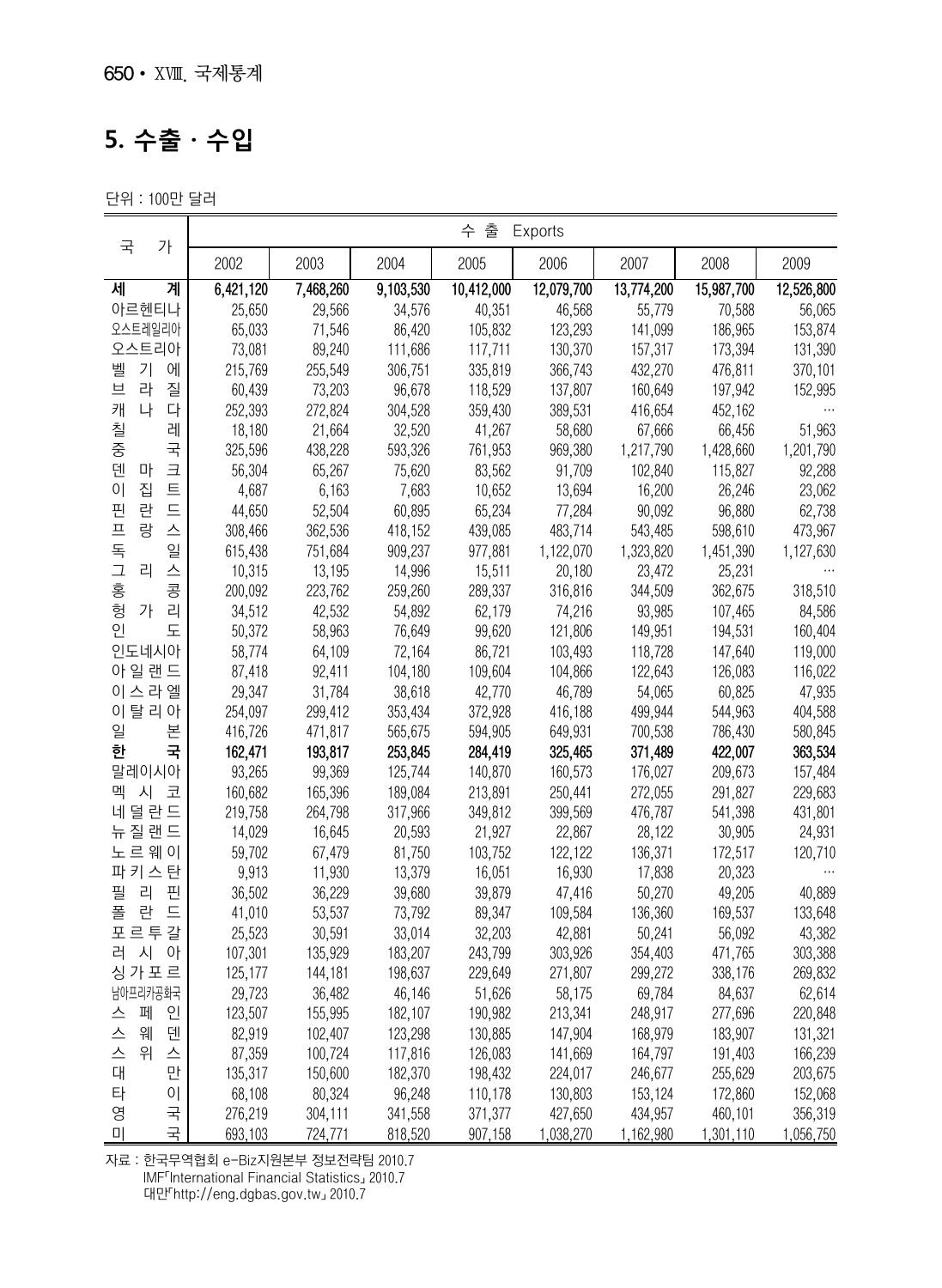#### **Exports & Imports**

|           |           |           | 수 입        | Imports    |            |            |            |                      |
|-----------|-----------|-----------|------------|------------|------------|------------|------------|----------------------|
| 2002      | 2003      | 2004      | 2005       | 2006       | 2007       | 2008       | 2009       | Country              |
| 6,592,540 | 7,683,570 | 9,345,790 | 10,639,300 | 12,214,300 | 14,070,800 | 16,228,700 | 12,395,700 | World                |
| 8,990     | 13,833    | 22,445    | 28,693     | 34,158     | 44,707     | 57,413     | 39,105     | Argentina            |
| 72,690    | 89,084    | 109,384   | 125,281    | 139,253    | 165,336    | 200,273    | 165,471    | Australia            |
| 72,765    | 91,578    | 113,307   | 119,939    | 130,939    | 156,760    | 176,174    | 136,416    | Austria              |
| 198,036   | 234,902   | 285,506   | 318,738    | 351,893    | 413,583    | 470,829    | $\cdots$   | Belgium              |
| 49,723    | 50,881    | 66,433    | 77,628     | 95,836     | 126,564    | 182,361    | 133,553    | Brazil               |
| 227,500   | 245,028   | 279,931   | 331,553    | 357,649    | 389,314    | 417,364    | 329,904    | Canada               |
| 17,092    | 19,322    | 24,794    | 32,735     | 38,406     | 47,164     | 61,903     | 41,364     | Chile                |
| 295,170   | 412,760   | 561,229   | 659,953    | 791,605    | 956,254    | 1,131,620  | 1,004,170  | China                |
| 48,887    | 56,217    | 66,886    | 74,259     | 85,103     | 98,782     | 111,304    | 82,235     | Denmark              |
| 12,496    | 10,878    | 12,831    | 19,816     | 20,722     | 27,063     | 48,775     | 44,946     | Egypt                |
| 33,627    | 41,592    | 50,661    | 58,469     | 69,445     | 81,756     | 92,125     | 60,580     | Finland              |
| 311,720   | 369,985   | 442,428   | 485,197    | 538,476    | 621,556    | 702,605    | 554,432    | France               |
| 490,022   | 604,626   | 715,679   | 780,444    | 922,343    | 1,056,000  | 1,186,680  | 939,045    | Germany              |
| 31,164    | 44,375    | 51,559    | 49,817     | 59,121     | 75,100     | 77,831     | $\cdots$   | Greece               |
| 207,644   | 231,896   | 271,074   | 299,533    | 334,681    | 367,647    | 388,505    | 347,311    | Hong Kong            |
| 37,788    | 47,602    | 59,637    | 65,783     | 77,206     | 94,397     | 106,380    | 78,034     | Hungary              |
| 56,517    | 72,558    | 99,775    | 142,842    | 178,474    | 228,686    | 320,785    | 249,524    | India                |
| 37,730    | 41,568    | 55,008    | 75,631     | 78,781     | 93,088     | 129,767    | 91,947     | Indonesia            |
| 51,460    | 53,304    | 61,395    | 69,163     | 83,670     | 85,619     | 82,606     | 62,263     | Ireland              |
| 35,517    | 36,303    | 42,864    | 47,142     | 50,334     | 59,039     | 67,656     | 49,278     | Israel               |
| 246,496   | 297,348   | 355,158   | 384,802    | 440,783    | 509,944    | 563,437    | 410,174    | Italy                |
| 337,194   | 382,930   | 454,542   | 514,922    | 579,574    | 619,829    | 762,592    | 550,553    | Japan                |
| 152,126   | 178,827   | 224,463   | 261,238    | 309,383    | 356,846    | 435,275    | 323,085    | Korea                |
| 79,869    | 81,948    | 105,298   | 114,411    | 131,080    | 146,774    | 164,410    | 123,693    | Malaysia             |
| 176,607   | 178,503   | 206,623   | 231,821    | 268,169    | 296,578    | 325, 157   | $\cdots$   | Mexico               |
| 194,044   | 233,969   | 283,929   | 310,571    | 358,495    | 421,084    | 495,043    | 384,677    | Netherlands          |
| 14,968    | 18,894    | 23,547    | 26,854     | 26,667     | 31,476     | 34,036     | 25,579     | New Zealand          |
| 34,890    | 39,486    | 48,085    | 55,480     | 64,278     | 80,378     | 89,293     | 68,506     | Norway               |
| 11,233    | 13,038    | 17,949    | 25,357     | 29,825     | 32,590     | 42,329     | $\cdots$   | Pakistan             |
| 37,180    | 39,502    | 42,345    | 46,964     | 54,081     | 57,708     | 60,485     | 45,331     | Philippines          |
| 55,113    | 68,004    | 87,909    | 100,903    | 124,647    | 159,541    | 206,075    | 145,788    | Poland               |
| 38,308    | 40,835    | 49,210    | 53,443     | 65,592     | 76,367     | 90,284     | 69,919     | Portugal             |
| 67,063    | 83,677    | 107,120   | 137,977    | 181,161    | 245,837    | 321,170    | 210,984    | Russia               |
| 116,448   | 127,939   | 163,854   | 200,047    | 238,710    | 263,155    | 319,780    | 245,785    | Singapore            |
| 29,267    | 41,084    | 53,580    | 62,304     | 78,715     | 88,450     | 101,077    | 73,172     | South Africa         |
| 163,501   | 208,512   | 257,591   | 287,617    | 326,033    | 384,955    | 417,049    | 290,744    | Spain                |
| 67,644    | 84,199    | 100,782   | 111,580    | 127,652    | 153,463    | 168,993    | 120,042    | Sweden               |
| 82,377    | 95,581    | 110,321   | 119,770    | 132,021    | 153,171    | 173,312    | 147,507    | Switzerland          |
| 113,245   | 128,010   | 168,758   | 182,614    | 202,698    | 219,252    | 240,448    | 174,371    | Taiwan               |
| 64,645    | 75,824    | 94,410    | 118,158    | 128,723    | 140,795    | 178,770    | 134,832    | Thailand             |
| 335,337   | 380,658   | 451,805   | 482,783    | 546,602    | 620,824    | 633,093    | 484,060    | United Kingdom       |
| 1,200,230 | 1,303,050 | 1,525,370 | 1,735,060  | 1,918,080  | 2,020,400  | 2,169,490  | 1,603,810  | <b>United States</b> |

In million US dollars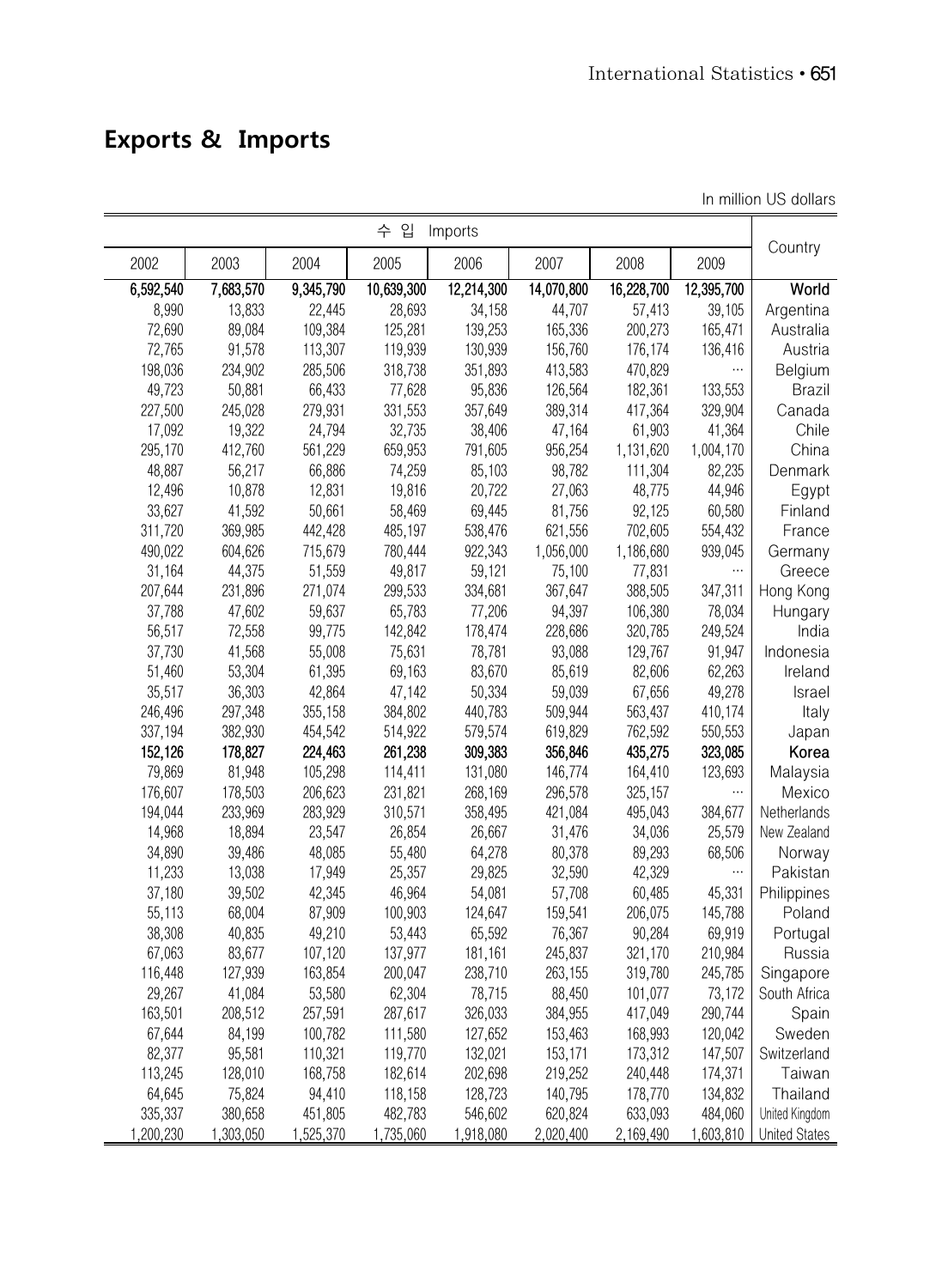#### **6. 국제수지(경상수지)**

단위 : 100만 달러

| 가<br>국                          | 2002        | 2003       | 2004        | 2005       |
|---------------------------------|-------------|------------|-------------|------------|
| 아 르 헨 티<br>나                    | 8,767       | 8,140      | 3,212       | 5,275      |
| 오스트레일리아                         | $-15,809$   | $-28,684$  | $-38,854$   | $-41,032$  |
| 스트 리 아<br>오                     | 5,464       | 4,186      | 6,074       | 6,245      |
| 벨<br>기<br>에                     | 11,611      | 12,906     | 12,537      | 9,945      |
| 라<br>브<br>질                     | $-7,637$    | 4,177      | 11,738      | 13,984     |
| 캐<br>나<br>다                     | 12,604      | 10,696     | 22,946      | 33,243     |
| 칠<br>레                          | $-580$      | $-779$     | 2,074       | 1,449      |
| 중<br>국                          | 35,422      | 45,875     | 68,659      | 160,818    |
| 덴<br>$\exists$<br>마             | 3,460       | 6,963      | 5,941       | 11,104     |
| $\overline{0}$<br>집<br>旦        | 622         | 3,743      | 3,922       | 2,103      |
| $\equiv$<br>핀<br>란              | 12,078      | 8,534      | 12,542      | 6,993      |
| $\frac{\pi}{2}$<br>랑<br>스       | 19,703      | 14,757     | 12,361      | $-9,019$   |
| 독<br>일                          | 41,105      | 46,930     | 128,000     | 142,768    |
| $\Box$<br>스<br>리                | $-9,582$    | $-12,804$  | $-13,476$   | $-18,233$  |
| 리<br>헝<br>가                     | $-4,693$    | $-6,721$   | $-8,470$    | $-7,934$   |
| 인<br>도                          | 7,060       | 8,773      | 780         | $-10,284$  |
| 인<br>0 <sup>1</sup><br>도 네 시    | 7,824       | 8,107      | 1,563       | 278        |
| 아<br>일<br>랜<br>드                | $-1,101$    | 89         | $-1,081$    | $-7,150$   |
| 0 <br>엘<br>스<br>라               | $-1,241$    | 627        | 2,138       | 4,163      |
| $\overline{0}$<br>탈<br>리<br>아   | $-9,369$    | $-19,407$  | $-16,455$   | $-29,744$  |
| 일<br>본                          | 112,447     | 136,216    | 172,059     | 165,783    |
| 한<br>국                          | 5,394       | 11,950     | 28,174      | 14,981     |
| 말<br>0 <sup>1</sup><br>이 시<br>레 | 7,190       | 13,381     | 15,079      | 19,980     |
| 멕<br>시<br>코                     | $-14,163$   | $-7,219$   | $-5,250$    | $-4,564$   |
| 네<br>란<br>$\equiv$<br>뎔         | 11,018      | 29,867     | 46,100      | 46,618     |
| 질<br>$\equiv$<br>랜<br>뉴         | $-2,376$    | $-3,448$   | $-6,169$    | $-9,229$   |
| 키<br>파<br>스<br>탄                | 3,854       | 3,573      | $-817$      | $-3,606$   |
| 필<br>핀<br>리                     | $-279$      | 288        | 1,633       | 1,984      |
| 폴<br>란<br>드                     | $-5,544$    | $-5,473$   | $-10,067$   | $-3,716$   |
| 갈<br>포<br>르<br>투                | $-10,159$   | $-9,453$   | $-13,445$   | $-17,433$  |
| 사우디아라비아                         | 11,873      | 28,048     | 51,926      | 90,061     |
| 싱<br>가<br>포<br>르                | 11,587      | 22,067     | 19,913      | 27,418     |
| 인<br>페<br>스                     | $-22,239$   | $-30,886$  | $-54,865$   | $-83,388$  |
| 웨<br>덴<br>스스                    | 12,784      | 22,844     | 24,127      | 25,526     |
| 위<br>스                          | 26,224      | 44,910     | 56,452      | 52,912     |
| 대<br>만                          | 26,357      | 30,504     | 19,728      | 17,578     |
| 타<br> 0                         | 4,654       | 4,772      | 2,759       | $-7,647$   |
| 영<br>국                          | $-27,858$   | $-30,002$  | $-45,415$   | $-59,406$  |
| 국<br>미                          | $-459, 151$ | $-521,521$ | $-631, 134$ | $-748,688$ |

자료 : 한국은행「http://ecos.bok.or.kr」 2010.7

IMF「International Financial Statistics」 2010.7, 대만「http://www.cbc.gov.tw」 2010.7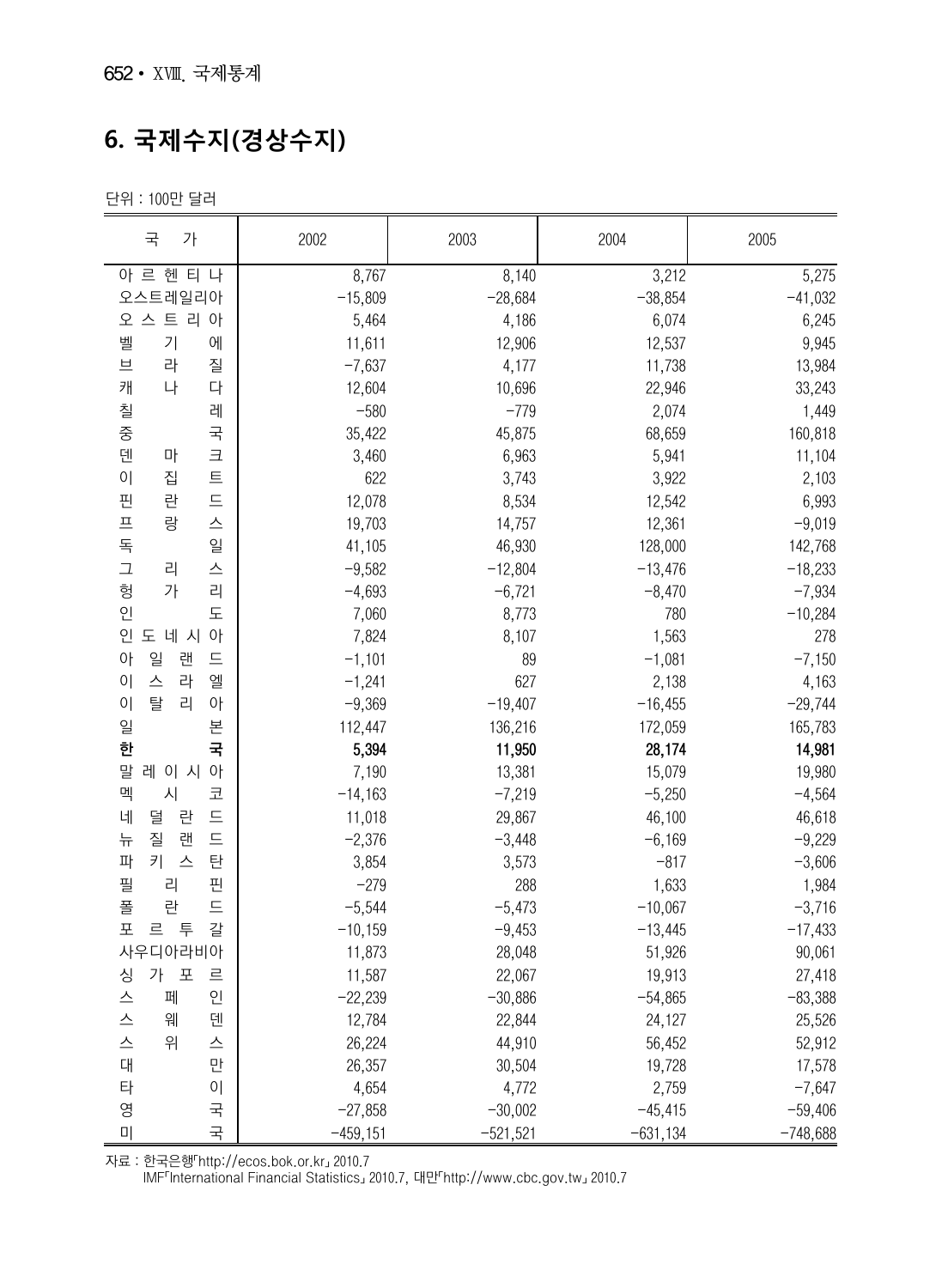|            |            |            |            | Unit: In million US dollars |
|------------|------------|------------|------------|-----------------------------|
| 2006       | 2007       | 2008       | 2009       | Country                     |
| 7,768      | 7,355      | 7,037      | 8,635      | Argentina                   |
| $-41,504$  | $-58,032$  | $-47,786$  |            | Australia                   |
| 7,807      | 13,190     | 13,444     | 8,731      | Austria                     |
| 8,035      | 9,512      | $-14,275$  | 2,557      | Belgium                     |
| 13,620     | 1,551      | $-28,192$  | $-24,335$  | <b>Brazil</b>               |
| 31,319     | 29,936     | 27,281     | $-20,004$  | Canada                      |
| 7,154      | 7,458      | $-2,513$   | 4,217      | Chile                       |
| 253,268    | 371,833    | 426,107    | $\cdots$   | China                       |
| 8,218      | 4,769      | 7,549      | 12,824     | Denmark                     |
| 2,635      | 412        | $-1,415$   | $-3,349$   | Egypt                       |
| 9,497      | 10,607     | 8,206      | 3,444      | Finland                     |
| $-11,550$  | $-26,620$  | $-64,229$  | $-59,118$  | France                      |
| 189,121    | 254,563    | 246,055    | 168,019    | Germany                     |
| $-29,565$  | $-44,587$  | $-51,313$  | $-37,043$  | Greece                      |
| $-8,119$   | $-9,081$   | $-10,808$  | 409        | Hungary                     |
| $-9,299$   | $-11,284$  | $-36,088$  |            | India                       |
| 10,860     | 10,493     | 126        | 10,582     | Indonesia                   |
| $-9,095$   | $-13,850$  | $-14,222$  | $-6,499$   | Ireland                     |
| 7,395      | 4,892      | 1,349      | 7,189      | Israel                      |
| $-47,828$  | $-51,574$  | $-78,144$  | $-66, 199$ | Italy                       |
| 170,517    | 210,490    | 156,634    | 142,194    | Japan                       |
| 5,385      | 5,876      | $-5,776$   | 42,668     | Korea                       |
| 26,200     | 29,243     | 38,914     |            | Malaysia                    |
| $-4,461$   | $-8,413$   | $-15,903$  | $-5,252$   | Mexico                      |
| 63,069     | 67,462     | 42,571     | 42,819     | Netherlands                 |
| $-9,120$   | $-10,542$  | $-11,237$  |            | New Zealand                 |
| $-6,750$   | $-8,286$   | $-15,663$  | $\cdots$   | Pakistan                    |
| 5,347      | 7,119      | 3,897      |            | Philippines                 |
| $-9,394$   | $-20,253$  | $-26,909$  | $-7,207$   | Poland                      |
| $-19,322$  | $-21,008$  | $-29,298$  | $-23,380$  | Portugal                    |
| 99,066     | 93,392     | 132,322    |            | Saudi Arabia                |
| 35,407     | 39,110     | 27,181     | $\cdots$   | Singapore                   |
| $-110,874$ | $-144,540$ | $-156,432$ | $-78,683$  | Spain                       |
| 33,296     | 38,886     | 47,767     | 29,564     | Sweden                      |
| 56,912     | 40,566     | 5,094      | 23,636     | Switzerland                 |
| 26,300     | 32,975     | 25,122     | 42,056     | Taiwan                      |
| 2,316      | 15,678     | 1,698      | 20,284     | Thailand                    |
| $-80,881$  | $-74,729$  | $-39,904$  | $-28,690$  | United Kingdom              |
| $-803,548$ | $-726,571$ | $-706,066$ | $-419,870$ | <b>United States</b>        |

#### **Balance of Payments(Current Account)**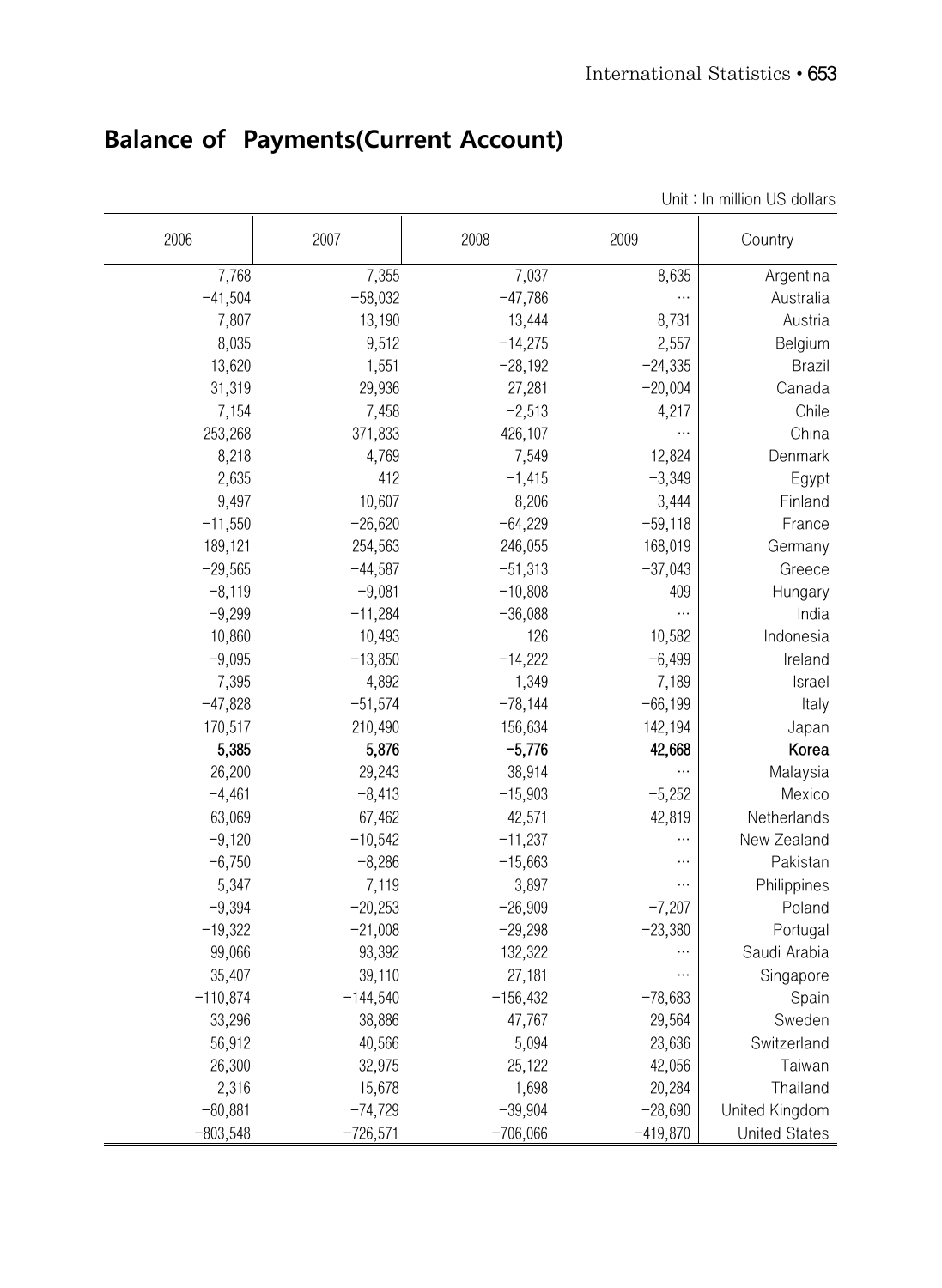#### **7. 무 역 의 존 도1)**

단위 : %

|                                      | 수출 exports |        |        |        |        |        |        |        |  |  |  |  |
|--------------------------------------|------------|--------|--------|--------|--------|--------|--------|--------|--|--|--|--|
| 국<br>가                               | 2002       | 2003   | 2004   | 2005   | 2006   | 2007   | 2008   | 2009   |  |  |  |  |
| 아 르 헨 티 나                            | 25.12      | 22.81  | 22.58  | 22.03  | 21.73  | 21.26  | 21.38  | 18.16  |  |  |  |  |
| 오스트레일리아                              | 15.27      | 13.24  | 13.15  | 14.34  | 15.74  | 14.86  | 18.00  | 15.69  |  |  |  |  |
| 오 스 트 리 아                            | 33.40      | 39.96  | 47.98  | 48.32  | 50.89  | 58.09  | 61.51  | 47.42  |  |  |  |  |
| 벨<br>기<br>에                          | 80.45      | 92.69  | 105.67 | 110.76 | 115.15 | 129.04 | 138.61 | 109.80 |  |  |  |  |
| 라<br>브<br>질                          | 11.94      | 13.25  | 14.56  | 13.44  | 12.65  | 11.75  | 12.08  | 9.73   |  |  |  |  |
| 캐<br>나<br>다                          | 34.29      | 31.47  | 30.71  | 31.83  | 30.69  | 29.22  | 30.11  | 23.49  |  |  |  |  |
| 칠<br>레                               | 27.01      | 29.28  | 33.98  | 34.88  | 39.97  | 41.18  | 38.89  | 31.82  |  |  |  |  |
| 중<br>국                               | 22.40      | 26.70  | 30.72  | 34.08  | 36.47  | 36.01  | 33.02  | 24.48  |  |  |  |  |
| 덴<br>$\exists$<br>마                  | 32.38      | 30.70  | 30.90  | 32.43  | 33.42  | 33.10  | 33.95  | 29.88  |  |  |  |  |
| 0 <br>집<br>$\equiv$                  | 5.57       | 8.63   | 9.81   | 11.43  | 12.72  | 12.25  | 15.93  | 12.31  |  |  |  |  |
| $\equiv$<br>핀<br>란                   | 31.11      | 36.11  | 40.04  | 41.47  | 46.67  | 50.19  | 52.60  | 36.73  |  |  |  |  |
| 프<br>랑<br>스                          | 19.91      | 22.72  | 25.23  | 25.47  | 26.75  | 28.68  | 30.73  | 24.94  |  |  |  |  |
| 독<br>일                               | 28.67      | 34.69  | 41.26  | 43.69  | 48.25  | 54.44  | 58.23  | 46.89  |  |  |  |  |
| $\Box$<br>리<br>스                     | 6.59       | 7.65   | 8.07   | 7.94   | 9.59   | 10.37  | 10.55  | 8.37   |  |  |  |  |
| 홍<br>콩                               | 122.16     | 141.09 | 156.27 | 162.73 | 166.83 | 166.35 | 168.61 | 151.24 |  |  |  |  |
| 헝<br>리<br>가                          | 51.66      | 50.69  | 53.50  | 56.42  | 65.74  | 67.91  | 69.69  | 65.57  |  |  |  |  |
| 인<br>도                               | 9.98       | 9.97   | 10.72  | 11.85  | 12.88  | 12.53  | 15.18  | 12.63  |  |  |  |  |
| 인<br>아<br>도 네 시                      | 30.03      | 27.30  | 28.10  | 30.33  | 28.39  | 27.31  | 27,35  | 22.11  |  |  |  |  |
| 0 <sup>1</sup><br>$\equiv$<br>일<br>랜 | 67.09      | 66.10  | 69.87  | 67.62  | 59.31  | 64.62  | 69.35  | 70.88  |  |  |  |  |
| 라<br>엘<br>스<br> 0                    | 25,97      | 26.73  | 30.46  | 31.87  | 32.09  | 32.37  | 30.10  | 24.61  |  |  |  |  |
| 탈<br>리<br> 0 <br>아                   | 19.62      | 22.41  | 25.43  | 26.08  | 27.99  | 32.34  | 34.76  | 26.72  |  |  |  |  |
| 일<br>본                               | 10.64      | 11.16  | 12.28  | 13.07  | 14.90  | 16.00  | 16.09  | 11.46  |  |  |  |  |
| 국<br>한                               | 28.21      | 30.11  | 35.14  | 33.67  | 34.22  | 35.40  | 45.33  | 43.65  |  |  |  |  |
| 말<br>레 이 시<br>0 <sup>1</sup>         | 92.52      | 90.17  | 100.84 | 102.08 | 102.54 | 94.59  | 94.70  | 82.32  |  |  |  |  |
| 네<br>$\equiv$<br>란<br>덜              | 47.24      | 55.52  | 64.73  | 68.14  | 73.97  | 83.84  | 90.85  | 75.73  |  |  |  |  |
| $\equiv$<br>질<br>랜<br>뉴              | 24.10      | 21.64  | 21.93  | 20.53  | 22.01  | 22.73  | 24.30  | 21.68  |  |  |  |  |
| 르<br>웨<br> 0 <br>노                   | 31.11      | 29.98  | 31.61  | 34.35  | 36.27  | 35.19  | 38.26  | 31.52  |  |  |  |  |
| 폴<br>란<br>$\equiv$                   | 20.69      | 24.69  | 29.20  | 29.39  | 32.08  | 32.08  | 32.26  | 31.06  |  |  |  |  |
| 갈<br>포<br>르<br>투                     | 18.85      | 22.07  | 22.91  | 21.60  | 27.59  | 30.80  | 33.69  | 26.47  |  |  |  |  |
| 러<br>시<br>아                          | 31.06      | 31.50  | 30.96  | 31.89  | 30.72  | 27.26  | 28.29  | 24.65  |  |  |  |  |
| 사우디아라비아                              | 38.42      | 43.45  | 50.34  | 57.26  | 59.26  | 60.75  | 65.97  | 51.06  |  |  |  |  |
| 남아프리카공화국                             | 26.80      | 21.90  | 21.36  | 20.89  | 22.29  | 24.37  | 30.61  | 21.89  |  |  |  |  |
| 페<br>인<br>스                          | 16.94      | 19.93  | 21.65  | 21.01  | 21.67  | 23.65  | 25.36  | 21.01  |  |  |  |  |
| 덴<br>웨<br>스                          | 33.04      | 32.54  | 34.05  | 35.32  | 37.06  | 36.54  | 37.72  | 32.34  |  |  |  |  |
| 스<br>위<br>스                          | 31.37      | 30.99  | 32.47  | 33.85  | 36.21  | 37.95  | 38.26  | 33.77  |  |  |  |  |
| 대<br>만                               | 44.94      | 48.46  | 53.64  | 54.39  | 59.52  | 62.75  | 63.49  | 53.74  |  |  |  |  |
| 0 <br>타                              | 53.67      | 56.21  | 59.52  | 62.39  | 63.13  | 61.97  | 63.46  | 57.60  |  |  |  |  |
| 터<br>키                               | 15.50      | 15.59  | 16.11  | 15.22  | 16.11  | 16.58  | 18.08  | 16.59  |  |  |  |  |
| $\mathfrak{B}$<br>국                  | 17.13      | 16.33  | 15.50  | 16.29  | 17.52  | 15.55  | 17.28  | 16.38  |  |  |  |  |
| 국<br>미                               | 6.51       | 6.50   | 6.90   | 7.18   | 7.75   | 8.26   | 9.01   | 7.41   |  |  |  |  |

자료 : 한국무역협회 e-Biz지원본부 정보전략팀 2010.7

IMF「International Financial Statistics」 2010.7, 대만「http://www.cbc.gov.tw」 2010.7

주 : 1) 각국의 수출·수입액을 GDP로 나누어 계상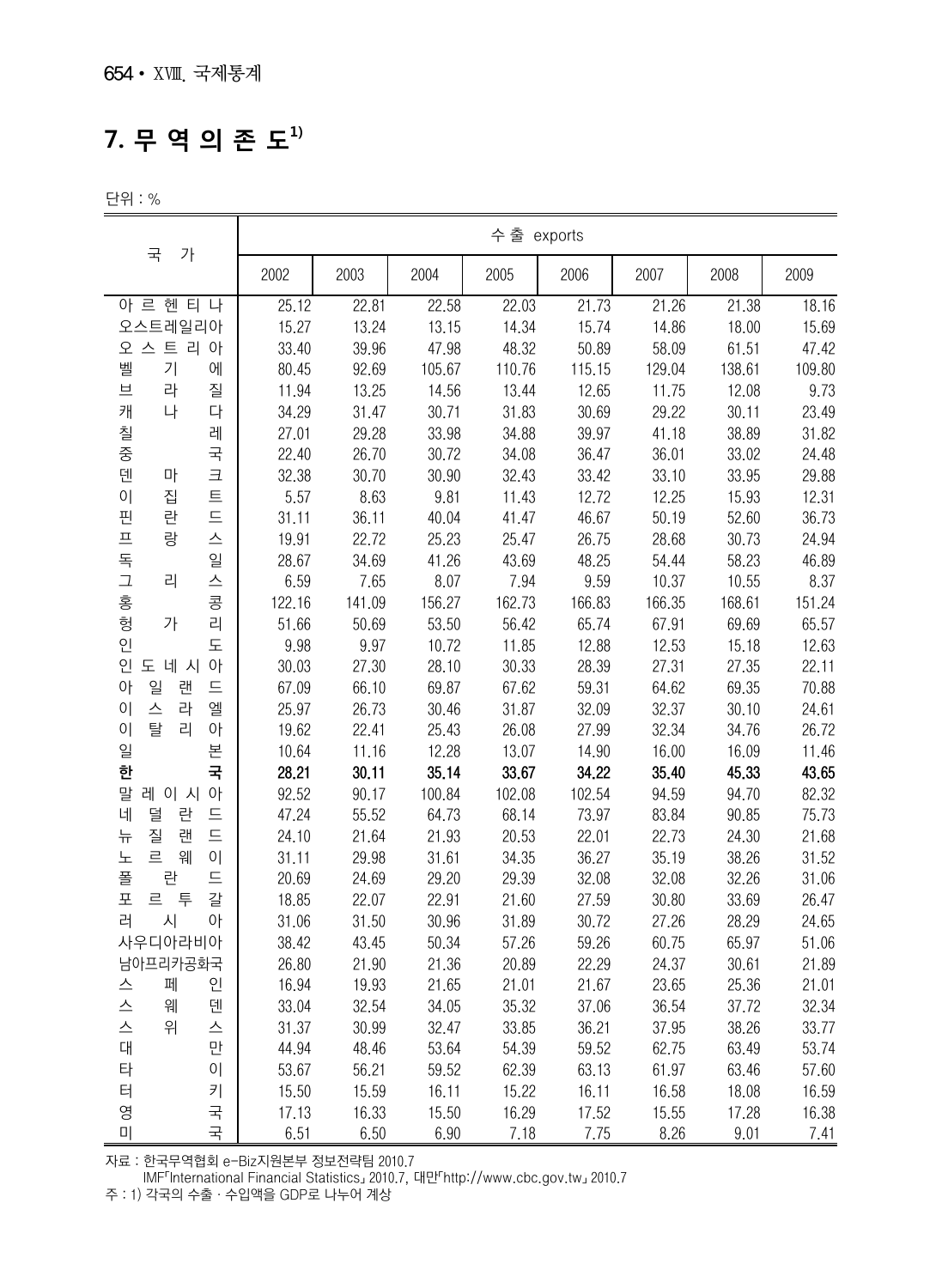#### **Trade Dependency Rates**

|        |        |        |            |        |        |        |        | in percent           |
|--------|--------|--------|------------|--------|--------|--------|--------|----------------------|
|        |        |        | 수입 imports |        |        |        |        |                      |
| 2002   | 2003   | 2004   | 2005       | 2006   | 2007   | 2008   | 2009   | Country              |
| 8.80   | 10.67  | 14.66  | 15.66      | 15.94  | 17.04  | 17.39  | 12.67  | Argentina            |
| 17.07  | 16.49  | 16.64  | 16.98      | 17.78  | 17.42  | 19.28  | 16.88  | Australia            |
| 33.26  | 41.01  | 48.67  | 49.24      | 51.11  | 57.89  | 62.50  | 49.23  | Austria              |
| 73.84  | 85.20  | 98.35  | 105.12     | 110.48 | 123.46 | 136.87 | 104.20 | Belgium              |
| 9.82   | 9.21   | 10.01  | 8.80       | 8.80   | 9.26   | 11.13  | 8.49   | <b>Brazil</b>        |
| 30.91  | 28.26  | 28.23  | 29.36      | 28.18  | 27.30  | 27.79  | 24.68  | Canada               |
| 25.40  | 26.11  | 25.91  | 27.67      | 26.16  | 28.71  | 36.22  | 25.33  | Chile                |
| 20.30  | 25.15  | 29.06  | 29.51      | 29.78  | 28.27  | 26.15  | 20.45  | China                |
| 28.11  | 26.44  | 27.33  | 28.82      | 31.01  | 31.79  | 32.21  | 26.50  | Denmark              |
| 14.84  | 15.24  | 16.39  | 21.26      | 19.24  | 20.47  | 29.60  | 24.00  | Egypt                |
| 23.43  | 28.61  | 33.31  | 37.17      | 41.94  | 45.55  | 50.03  | 35.51  | Finland              |
| 20.12  | 23.19  | 26.69  | 28.14      | 29.78  | 32.79  | 36.07  | 28.86  | France               |
| 22.83  | 27.91  | 32.48  | 34.87      | 39.66  | 43.43  | 47.61  | 39.05  | Germany              |
| 19.90  | 25.74  | 27.75  | 25.50      | 28.09  | 33.17  | 32.55  | 24.97  | Greece               |
| 126.77 | 146.21 | 163.40 | 168.47     | 176.24 | 177.52 | 180.62 | 164.92 | Hong Kong            |
| 56.57  | 56.74  | 58.13  | 59.69      | 68.38  | 68.21  | 68.99  | 60.49  | Hungary              |
| 11.19  | 12.27  | 13.96  | 16.99      | 18.88  | 19.11  | 25.04  | 19.39  | India                |
| 19.28  | 17.70  | 21.42  | 26.45      | 22.12  | 21.54  | 24.97  | 17.15  | Indonesia            |
| 39.49  | 38.13  | 41.18  | 42.67      | 47.32  | 45.11  | 45.44  | 38.15  | Ireland              |
| 31.43  | 30.53  | 33.80  | 35.13      | 34.52  | 35.35  | 33.48  | 25.30  | Israel               |
| 19.03  | 22.25  | 25.55  | 26.91      | 29.65  | 32.98  | 35.94  | 27.22  | Italy                |
| 8.61   | 9.05   | 9.87   | 11.31      | 13.29  | 14.16  | 15.60  | 10.86  | Japan                |
| 26.42  | 27.79  | 31.07  | 30.93      | 32.53  | 34.01  | 46.76  | 38.79  | Korea                |
| 79.24  | 74.36  | 84.44  | 82.91      | 83.70  | 78.87  | 74.26  | 64.66  | Malaysia             |
| 41.71  | 49.06  | 57.80  | 60.49      | 66.36  | 74.04  | 83.07  | 67.46  | Netherlands          |
| 25.72  | 24.57  | 25.08  | 25.14      | 25.67  | 25.45  | 26.76  | 22.24  | New Zealand          |
| 18.18  | 17.54  | 18.59  | 18.37      | 19.09  | 20.74  | 19.80  | 17.89  | Norway               |
| 27.81  | 31.37  | 34.79  | 33.19      | 36.49  | 37.53  | 39.21  | 33.88  | Poland               |
| 28.29  | 29.46  | 34.15  | 35.84      | 42.21  | 46.82  | 54.22  | 42.66  | Portugal             |
| 19.41  | 19.39  | 18.10  | 18.05      | 18.31  | 18.91  | 19.26  | 17.14  | Russia               |
| 17.12  | 17.20  | 17.88  | 18.84      | 19.57  | 23.49  | 24.23  | 24.25  | Saudi Arabia         |
| 26.39  | 24.66  | 24.81  | 25.21      | 30.16  | 30.89  | 36.56  | 25.58  | South Africa         |
| 22.42  | 26.63  | 30.63  | 31.65      | 33.12  | 36.57  | 38.08  | 27.66  | Spain                |
| 26.95  | 26.76  | 27.83  | 30.11      | 31.98  | 33.18  | 34.66  | 29.56  | Sweden               |
| 29.58  | 29.41  | 30.41  | 32.15      | 33.75  | 35.28  | 34.64  | 29.96  | Switzerland          |
| 37.61  | 41.19  | 49.63  | 50.06      | 53.85  | 55.78  | 59.72  | 63.44  | Taiwan               |
| 50.94  | 53.06  | 58.39  | 66.91      | 62.13  | 56.98  | 65.63  | 51.07  | Thailand             |
| 22.16  | 22.88  | 24.88  | 24.19      | 26.28  | 26.28  | 27.66  | 22.90  | Turkey               |
| 20.80  | 20.44  | 20.51  | 21.17      | 22.39  | 22.19  | 23.78  | 22.26  | United Kingdom       |
| 11.28  | 11.69  | 12.85  | 13.73      | 14.32  | 14.35  | 15.02  | 11.26  | <b>United States</b> |

In percent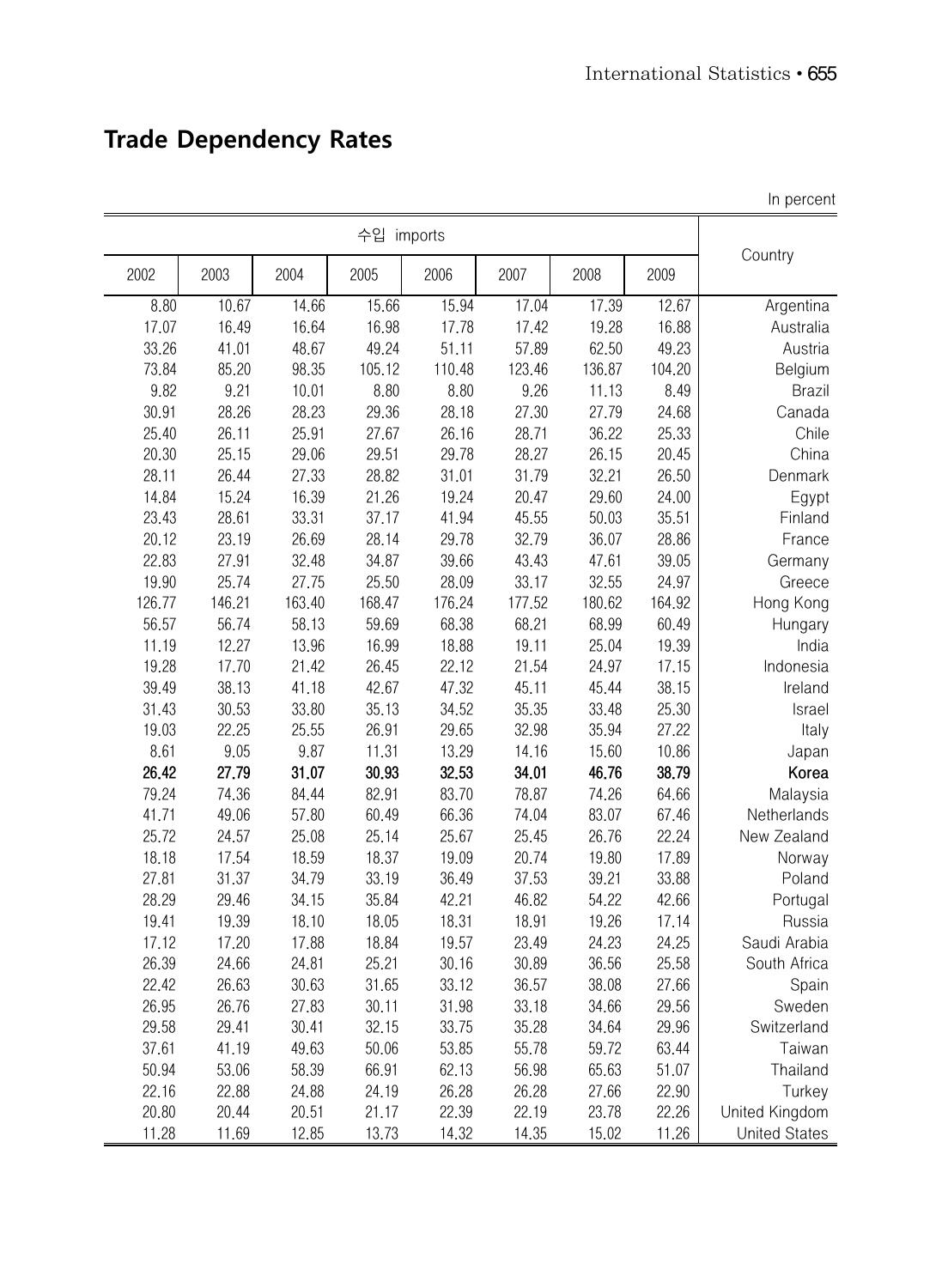#### **8. 수출 · 수입 단가지수1)**

2005=100

|                                | 수 출 exports |                  |               |           |                  |               |               |                 |  |  |
|--------------------------------|-------------|------------------|---------------|-----------|------------------|---------------|---------------|-----------------|--|--|
| 국<br>가                         | 2002        | 2003             | 2004          | 2005      | 2006             | 2007          | 2008          | 2009            |  |  |
| 계<br>세                         | 79.7        | 87.8             | 95.5          | 100.0     | 104.5            | 113.3         | 125.2         | 112.0           |  |  |
| 아 르 헨 티 나                      | 82.1        | 90.1             | 98.4          | 100.0     | 108.2            | $\ldots$      | $\cdots$      | $\ldots$        |  |  |
| 오스트레일리아                        | 65.4        | 71.9             | 84.4          | 100.0     | 114.0            | 127.4         | 159.6         | 138.4           |  |  |
| 오 스 트 리 아                      | $\sim$      | $\sim$ 100 $\,$  | $\sim$ $\sim$ | $\ldots$  | $\sim$           | $\ldots$      | $\ldots$      | $\ldots$        |  |  |
| 벨<br>기<br>에                    | 72.9        | 84.8             | 95.0          | 100.0     | 105.0            | 119.6         | 132.9         | 118.8           |  |  |
| 라<br>질<br>브                    | 68.5        | 76.3             | 86.1          | 100.0     | 108.8            | 116.6         | 141.4         | 112.5           |  |  |
| 나<br>다<br>개                    | 73.8        | 81.6             | 89.9          | 100.0     | 107.3            | 115.5         | 126.9         | 106.9           |  |  |
| 칠<br>레                         | $\ldots$    | $\sim$ 100 $\mu$ | $\sim$        | $\ldots$  | $\ldots$         | $\ldots$      | $\ldots$      | $\ddotsc$       |  |  |
| 중<br>국                         | $\ldots$    | $\ldots$         | $\ldots$      | $\sim$    | $\ldots$         | $\ldots$      | $\ldots$      | $\dots$         |  |  |
| $\exists$<br>덴<br>마            | 71.7        | 85.2             | 95.1          | 100.0     | 104.5            | 113.2         | 123.4         | 111.1           |  |  |
| 집<br>亘<br> 0                   | $\cdots$    | $\sim$           | $\sim$        | $\ddotsc$ | $\ldots$         | $\ldots$      | $\ldots$      | $\ddotsc$       |  |  |
| $\equiv$<br>란<br>핀             | 77.2        | 88.6             | 98.0          | 100.0     | 105.0            | 117.4         | 127.0         | 109.4           |  |  |
| 프<br>랑<br>스                    | 77.7        | 93.0             | 100.7         | 100.0     | 100.4            | 109.5         | 115.3         | $\sim$ 100 $\,$ |  |  |
| 일<br>독                         | 78.2        | 91.2             | 99.4          | 100.0     | 101.7            | 113.4         | 122.8         | 113.9           |  |  |
| $\Box$<br>스<br>리               | 69.7        | 83.3             | 96.3          | 100.0     | 105.7            | 118.8         | 135.3         | 120.6           |  |  |
| 홍<br>콩                         | 98.7        | 97.4             | 98.5          | 100.0     | 101.1            | 102.9         | 107.2         | 108.8           |  |  |
| 리<br>헝<br>가                    | 79.6        | 91.1             | 99.2          | 100.0     | 100.9            | 110.5         | 118.3         | 103.6           |  |  |
| 도<br>인                         | 70.5        | 79.7             | 89.3          | 100.0     | 105.3            | 121.2         | 115.2         | $\sim$ $\sim$   |  |  |
| 인 도 네 시 아                      | 117.3       | 126.2            | 147.9         | 100.0     | $\sim$ 100 $\mu$ | $\sim$ $\sim$ | $\sim$ $\sim$ | $\sim$          |  |  |
| 드<br>아<br>일<br>랜               | 86.6        | 96.4             | 97.0          | 100.0     | 99.3             | 104.4         | 109.0         | 105.6           |  |  |
| 엘<br>스<br>라<br> 0              | 84.3        | 88.0             | 92.6          | 100.0     | 104.4            | 110.9         | 128.2         | 119.1           |  |  |
| 탈<br>라<br>0 <sup>1</sup><br> 0 | 70.9        | 84.7             | 95.4          | 100.0     | 106.1            | 121.6         | 137.5         | 129.0           |  |  |
| 본<br>일                         | 91.1        | 94.5             | 100.0         | 100.0     | 97.7             | 98.6          | 105.6         | 104.3           |  |  |
| 국<br>한                         | 89.6        | 91.7             | 98.7          | 100.0     | 100.6            | 103.8         | 108.4         | 90.5            |  |  |
| $\equiv$<br>덜<br>네<br>란        | 73.8        | 87.1             | 96.3          | 100.0     | 104.2            | 115.3         | 129.0         | 112.0           |  |  |
| $\equiv$<br>질<br>랜<br>뉴        | 58.9        | 74.8             | 86.5          | 100.0     | 93.0             | 125.5         | 105.1         | 93.5            |  |  |
| 르<br>웨<br>노<br> 0              | 56.6        | 64.8             | 78.8          | 100.0     | 120.1            | 131.7         | 164.8         | 120.3           |  |  |
| 키<br>스<br>탄<br>파               | 86.9        | 93.0             | 99.6          | 100.0     | 102.5            | 105.9         | 119.3         | $\ldots$        |  |  |
| 필<br>핀<br>리                    | 92.5        | 94.4             | 89.4          | 100.0     | 104.5            | $\ldots$      | $\sim$ $\sim$ | $\ldots$        |  |  |
| $\equiv$<br>폴<br>란             | 70.9        | 78.4             | 92.2          | 100.0     | 106.5            | 123.0         | 139.0         | 121.8           |  |  |
| 르<br>싱<br>가 포                  | 94.3        | 93.4             | 96.5          | 100.0     | 106.9            | 108.6         | 117.2         | 104.3           |  |  |
| 남아프리카공화국                       | 61.3        | 78.2             | 93.9          | 100.0     | $\sim$ $\sim$    | $\ldots$      | $\ldots$      | $\ldots$        |  |  |
| 페<br>인<br>스                    | 72.7        | 85.9             | 95.4          | 100.0     | 105.7            | 118.2         | 128.9         | 113.9           |  |  |
| 덴<br>웨<br>스                    | 75.6        | 88.9             | 97.6          | 100.0     | 105.4            | 119.4         | 125.7         | 111.1           |  |  |
| 위<br>스<br>스                    |             | $\cdots$         |               |           |                  | $\ldots$      |               | $\ldots$        |  |  |
| 만<br>대                         | 86.9        | 93.1             | 102.2         | 100.0     | 104.4            | 107.6         | 110.3         | 101.7           |  |  |
| 0 <br>타                        | 82.9        | 87.7             | 93.2          | 100.0     | 105.2            | 111.2         | 122.9         | 123.2           |  |  |
| 터<br>키                         | 71.8        | 80.9             | 94.3          | 100.0     | 103.5            | 116.6         | 134.8         | 113.0           |  |  |
| 영<br>국                         | 77.5        | 86.0             | 96.5          | 100.0     | 103.7            | 113.8         | 119.4         | 103.7           |  |  |
| 국<br>미                         | 91.9        | 93.3             | 96.9          | 100.0     | 103.6            | 108.6         | 115.2         | 109.8           |  |  |

자료 : 한국은행「http://ecos.bok.or.kr」 2010.7

IMF「International Financial Statistics」 2010.7, 대만「http://www.cbc.gov.tw」 2010.7

주 : 1) 수출입단가지수는 수출입품목의 단위당 가격의 변동을 지수화한 것으로 우리나라에서는 당해연도의 물량이 전년도와 동일하다는 가정하에 단가의 증감을 파악하는 파쉐식(PtQt/Pt-1Qt)으로 작성. US\$를 기준으로 작성된 지수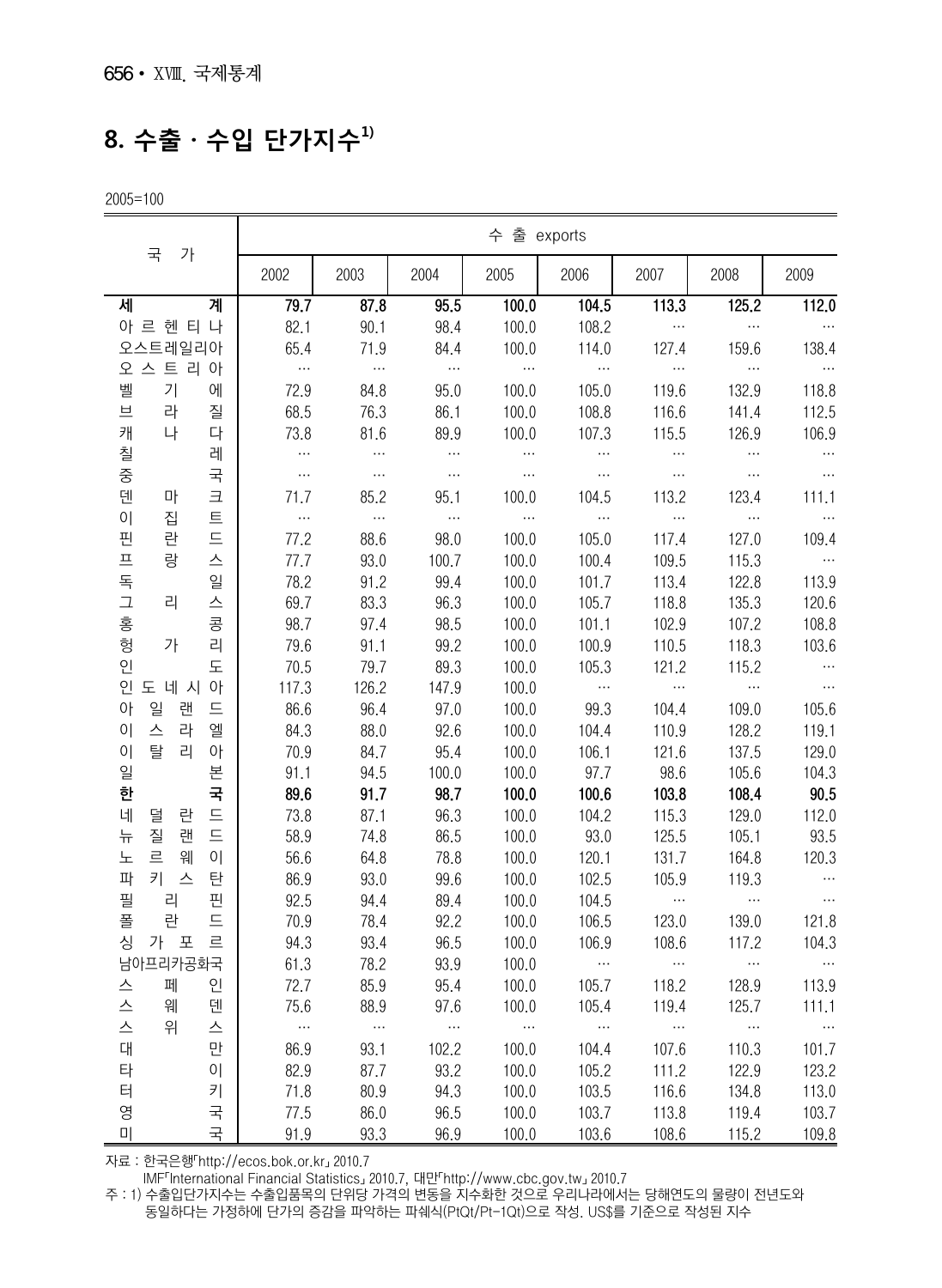#### **Exports & Imports Units Values**

|              | 수 입 Imports      |              |                |                   |                   |                   |                   |                          |  |
|--------------|------------------|--------------|----------------|-------------------|-------------------|-------------------|-------------------|--------------------------|--|
| 2002         | 2003             | 2004         | 2005           | 2006              | 2007              | 2008              | 2009              | Country                  |  |
| 78.9         | 86.4             | 94.6         | 100.0          | 105.4             | 113.8             | 127.9             | 111.4             | World                    |  |
| 89.2         | 89.3             | 96.3         | 100.0          | 102.3             | $\ldots$          | $\cdots$          | $\ddotsc$         | Argentina                |  |
| 81.0         | 89.0             | 95.3         | 100.0          | 102.7             | 109.5             | 119.8             | 111.3             | Australia                |  |
|              | $\ldots$         | $\ldots$     | $\ldots$       | $\ldots$          | $\ldots$          | $\cdots$          | $\cdots$          | Austria                  |  |
| 71.5         | 83.9             | 95.3         | 100.0          | 105.7             | 117.5             | 134.4             | 115.3             | Belgium                  |  |
| 65.7         | 65.0             | 77.7         | 100.0          | 113.6             | 129.0             | 176.9             | 156.3             | Brazil                   |  |
| 83.7         | 87.6             | 93.1         | 100.0          | 107.3             | 112.0             | 120.2             | 111.5             | Canada                   |  |
|              | $\cdots$         | $\ldots$     | $\ldots$       | $\ldots$          | $\ldots$          |                   | $\ldots$          | Chile                    |  |
| $\ldots$     | $\ldots$         | $\ldots$     | $\ldots$       | $\ldots$          | $\ddotsc$         | $\ldots$          | $\ldots$          | China                    |  |
| 73.9         | 86.6             | 96.3         | 100.0          | 103.3             | 117.4             | 125.2             | 111.7             | Denmark                  |  |
| $\ldots$     | $\ldots$         | $\ldots$     | $\ddotsc$      | $\ldots$          | $\ldots$          | $\cdots$          | $\ldots$          | Egypt                    |  |
| 69.0         | 82.2             | 93.7         | 100.0          | 108.5             | 121.2             | 134.2             | 112.7             | Finland                  |  |
| 78.0         | 93.4             | 100.5        | 100.0          | 102.0             | 112.4             | 120.1             | $\ldots$          | France                   |  |
| 78.8         | 89.6             | 97.6         | 100.0          | 104.7             | 116.1             | 129.1             | 113.2             | Germany                  |  |
| 67.0         | 80.9             | 91.7         | 100.0          | 105.1             | 117.7             | 134.9             | 125.7             | Greece                   |  |
| 94.6         | 94.5             | 97.2         | 100.0          | 102.3             | 104.2             | 108.9             | 109.2             | Hong Kong                |  |
| 76.9         | 88.6             | 97.1         | 100.0          | 102.4             | 112.1             | 122.1             | 105.1             | Hungary                  |  |
| 83.7         | 87.2             | 109.0        | 100.0          | 100.0             | 111.7             | 120.8             | $\ldots$          | India                    |  |
| $\ldots$     | $\ldots$         | $\ddotsc$    | $\cdots$       | $\ldots$          | $\ldots$          | $\ldots$          | $\ldots$          | Indonesia                |  |
| 83.8         | 92.1             | 99.0         | 100.0          | 103.8             | 112.8             | 122.3             | 115.8             | Ireland                  |  |
| 82.0         | 86.9             | 93.2         | 100.0          | 106.0             | 115.1             | 131.3             | 111.6             | Israel                   |  |
| 68.3         | 81.4             | 92.7         | 100.0          | 110.5             | 124.1             | 144.8             | 124.7             | Italy                    |  |
| 75.3         | 80.7             | 90.1         | 100.0          | 108.0             | 114.5             | 142.1             | 117.4             | Japan                    |  |
| 74.6         | 81.4             | 91.4         | 100.0          | 107.7             | 114.0             | 138.1             | 104.9             | Korea                    |  |
| 74.5         | 87.2             | 96.8         | 100.0          | 104.6             | 116.2             | 130.0             | 114.1             | Netherlands              |  |
| 63.1         | 75.5             | 86.5         | 100.0          | 87.8              | 111.0             | 102.6             | 91.5              | New Zealand              |  |
| 77.3         | 87.3             | 95.5         | 100.0          | 104.9             | 119.4             | 129.3             | 115.1             | Norway                   |  |
| 68.9         | 78.9             | 88.5         | 100.0          | 110.0             | 121.5             | 155.7             |                   | Pakistan                 |  |
| 86.2         | 85.2             | 83.3         | 100.0          | 116.7             | $\ldots$          | $\ddotsc$         | $\ldots$          | Philippines              |  |
| 71.9         | 82.4             | 92.4         | 100.0          | 106.7             | 120.8             | 138.7             | 121.4             | Poland                   |  |
| 86.6         | 89.4             | 93.6         | 100.0          | 107.7<br>$\ldots$ | 111.5<br>$\ldots$ | 122.4<br>$\ldots$ | 109.5<br>$\ldots$ | Singapore                |  |
| 64.4         | 79.4             | 94.3         | 100.0          |                   |                   |                   |                   | South Africa             |  |
| 71.3         | 84.3             | 95.0         | 100.0          | 103.9             | 114.9             | 127.6             | 108.1             | Spain                    |  |
| 71.4<br>     | 84.1<br>$\cdots$ | 94.8<br>     | 100.0<br>      | 107.2<br>$\ldots$ | 119.6<br>         | 130.3<br>         | 111.3<br>$\ldots$ | Sweden<br>Switzerland    |  |
|              |                  |              |                |                   |                   |                   |                   |                          |  |
| 84.2         | 88.7             | 98.5         | 100.0          | 109.4             | 116.5             | 128.1             | 108.7             | Taiwan                   |  |
| 87.1<br>71.5 | 90.1<br>80.6     | 94.0<br>93.5 | 100.0          | 106.4             | 112.0             | 126.2             | 122.9             | Thailand                 |  |
| 79.8         | 86.4             | 96.3         | 100.0<br>100.0 | 108.6<br>104.7    | 119.2<br>115.1    | 143.0<br>119.7    | 115.2<br>104.4    | Turkey<br>United Kingdom |  |
| 85.5         | 88.1             | 93.0         | 100.0          | 104.9             | 109.3             | 121.9             | 107.9             | <b>United States</b>     |  |
|              |                  |              |                |                   |                   |                   |                   |                          |  |

2005=100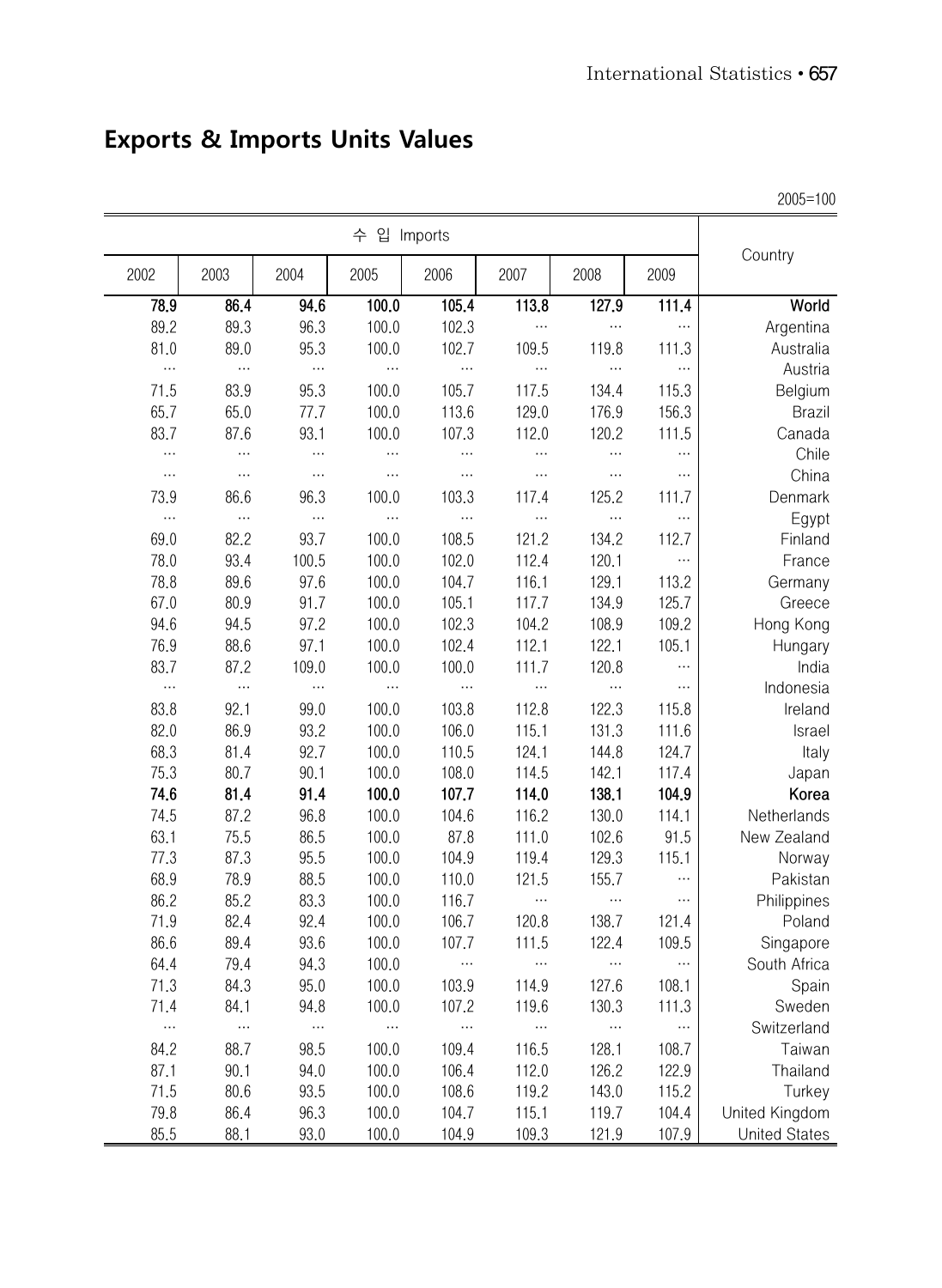#### **9. 국민총소득(당해년가격)1) Gross National Income(Current Prices)**

단위 : 10억 달러 Unit : In billion US dollars

| 국<br>가<br>Country                                                 | 2002      | 2003         | 2004         | 2005         | 2006       | 2007         | 2008         | 2009         |
|-------------------------------------------------------------------|-----------|--------------|--------------|--------------|------------|--------------|--------------|--------------|
| 아르헨티나<br>Argentina                                                | 95        | 122          | 144          | 177          | 209        | 257          | 321          | 299          |
| 오스트레일리아<br>Australia                                              | 414       | 525          | 636          | 710          | 752        | 910          | 1,001        | 947          |
| 오스트리아 <sup>3)</sup> Austria                                       | 203       | 250          | 287          | 300          | 318        | 363          | 406          | 381          |
| 에 <sup>3)</sup> Belgium<br>기<br>벨                                 | 256       | 316          | 365          | 380          | 403        | 463          | 507          | 472          |
| 브<br>라<br>질<br><b>Brazil</b>                                      | 488       | 534          | 644          | 857          | 1,062      | 1,338        | 1,599        | 1,540        |
| 나<br>개<br>다<br>Canada                                             | 719       | 849          | 977          | 1,109        | 1,254      | 1,408        | 1,488        | 1,319        |
| 칠<br>레<br>Chile                                                   | 64        | 70           | 88           | 108          | 128        | 146          | 158          | 153          |
| 중<br>국<br>China                                                   | 1,439     | 1,633        | 1,928        | 2,247        | 2,673      | 3,408        | 4,358        | $\ldots$     |
| 덴<br>$\exists$<br>마<br>Denmark                                    | 172       | 211          | 246          | 261          | 280        | 314          | 346          | 319          |
| 란<br>$E$ <sup>3)</sup> Finland<br>핀                               | 135       | 163          | 190          | 197          | 210        | 246          | 271          | 237          |
| 랑<br>$\triangle$ <sup>3)</sup> France<br>프                        | 1,462     | 1,812        | 2,076        | 2,158        | 2,291      | 2,620        | 2,871        | 2,687        |
| 독<br>일 $3$<br>Germany                                             | 1,991     | 2,425        | 2,773        | 2,822        | 2,979      | 3,390        | 3,715        | 3,403        |
| $\triangle$ <sup>3)</sup><br>$\mathfrak{\text{I}}$<br>리<br>Greece | 148       | 194          | 229          | 239          | 258        | 301          | 339          | 321          |
| 홍<br>콩<br>Hong Kong                                               | 165       | 162          | 169          | 178          | 193        | 213          | 226          | 217          |
| 헝<br>리 2)<br>가<br>Hungary                                         | 54        | 67           | 87           | 103          | 111        | 117          | 129          | $\ldots$     |
| 인<br>도<br>India                                                   | 502       | 587          | 650          | 766          | 864        | 1,093        | 1,197        | 1,191        |
| 인도네시아<br>Indonesia                                                | 190       | 226          | 245          | 272          | 349        | 414          | 492          | 521          |
| 란<br> 0 <br>Iran                                                  | 132       | 133          | 160          | 186          | 219        | 283          |              | $\ldots$     |
| 아일랜드 <sup>3)</sup> Ireland                                        | 102       | 135          | 159          | 173          | 193        | 222          | 228          | 184          |
| 이스라엘                                                              | 108       | 114          | 123          | 133          | 145        | 167          | 199          | 190          |
| Israel<br>이탈리아 <sup>3)</sup> Italy                                |           |              |              |              |            |              |              |              |
| 본                                                                 | 1,209     | 1,495        | 1,719        | 1,772        | 1,861      | 2,100        | 2,266        | 2,075        |
| 일<br>Japan<br>한<br>국                                              | 3,984     | 4,303<br>644 | 4,695<br>725 | 4,660<br>844 | 4,487      | 4,524        | 5,049<br>938 | 5,206<br>837 |
| Korea<br>말레이시아                                                    | 576<br>94 | 104          | 118          | 132          | 953<br>152 | 1,051<br>182 | 214          | $\ldots$     |
| Malaysia<br>시 코 <sup>2)</sup> Mexico<br>멕                         |           |              |              |              |            |              |              | $\ldots$     |
|                                                                   | 600       | 664          | 756          | 833          | 911        | 990          | 1,062        |              |
| 뉴질랜드<br>New Zealand                                               | 55        | 73           | 89           | 100          | 97         | 115          | 118          | 107          |
| 노르웨이<br>Norway                                                    | 193       | 227          | 259          | 304          | 337        | 386          | 452          | 390          |
| 파키스탄<br>Pakistan                                                  | 75        | 87           | 99           | 112          | 129        | 145          | 148          | 160          |
| 필<br>핀<br>리<br>Philippines                                        | 82        | 85           | 94           | 107          | 127        | 157          | 186          | 185          |
| $\equiv$ <sup>2)</sup><br>폴<br>란<br>Poland                        | 185       | 209          | 238          | 278          | 318        | 374          | 447          | <br>$\ldots$ |
| 포르투갈 <sup>2)</sup><br>Portugal                                    | 116       | 132          | 160          | 183          | 190        | 203          | 220          |              |
| 사우디아라비아<br>Saudi Arabia                                           | 190       | 215          | 253          | 316          | 361        | 392          | 475          | 369          |
| 싱가포르<br>Singapore                                                 | 87        | 91           | 103          | 114          | 135        | 168          | 190          | 178          |
| 남아프리카공화국<br>South Africa                                          | 108       | 162          | 212          | 237          | 252        | 277          | 268          | 277          |
| $Q^{2}$<br>스 페<br>Spain                                           | 625       | 738          | 922          | 1,105        | 1,210      | 1,316        | 1,455        | $\cdots$     |
| 웨<br>덴<br>Sweden<br>스                                             | 250       | 319          | 362          | 373          | 404        | 473          | 504          | 413          |
| 위<br>$\triangle$ <sup>2)</sup><br>스<br>Switzerland                | 268       | 311          | 369          | 422          | 440        | 450          | 425          | $\ldots$     |
| 대<br>만<br>Taiwan                                                  | 308       | 320          | 351          | 374          | 386        | 403          | 413          | 392          |
| 0 <br>타<br>Thailand                                               | 125       | 140          | 159          | 172          | 199        | 238          | 262          | 252          |
| $7 ^{2}$<br>터<br>Turkey                                           | 227       | 252          | 340          | 443          | 516        | 591          | 667          | $\ldots$     |
| g<br>국<br>United Kingdom                                          | 1,636     | 1,888        | 2,235        | 2,318        | 2,457      | 2,836        | 2,715        | 2,218        |
| 국<br>미<br><b>United States</b>                                    | 10,714    | 11,194       | 11,967       | 12,815       | 13,692     | 14,208       | 14,482       | 14,144       |

자료 : 한국은행「http://ecos.bok.or.kr」 2010.8, IMF「International Financial Statistics」 2010.8

 IMF「International Financial Statistics」 2010.8, The World Bank「http://www.worldbank.org」 2010.8 대만 http://www.stat.gov.tw」 2010.8

주 : 1) 자국화폐 국민총소득(GNI)을 기간평균환율로 나누어 계상

2) The World Bank「http://www.worldbank.org」자료

3) Euro화에 의한 자료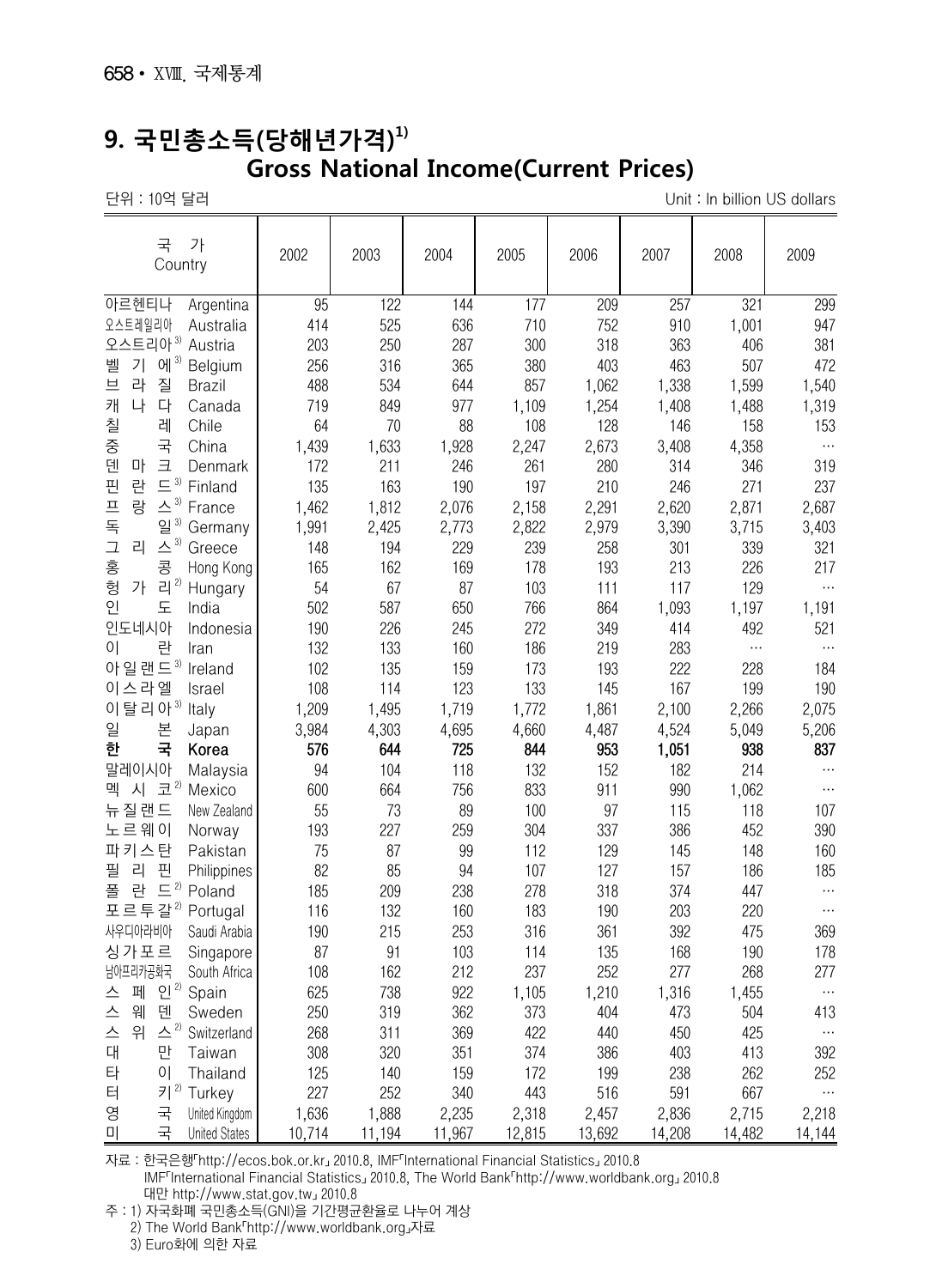#### **10. 1인당 국민총소득(당해년 가격)1) Gross National Income per Capita(Current Prices)**

| 단위 : 달러 |  |  |
|---------|--|--|

Unit : In US dollars

| 국<br>가<br>Country                                          | 2002   | 2003   | 2004   | 2005   | 2006   | 2007   | 2008     | 2009     |
|------------------------------------------------------------|--------|--------|--------|--------|--------|--------|----------|----------|
| 아르헨티나<br>Argentina                                         | 2,513  | 3,199  | 3,758  | 4,569  | 5,347  | 6,511  | 8,056    | 7,430    |
| 오스트레일리아<br>Australia                                       | 21,084 | 26,396 | 31,536 | 34,828 | 36,455 | 43,619 | 47,483   | 44,449   |
| 오스트리아 <sup>3)</sup> Austria                                | 25,150 | 30,680 | 35,060 | 36,444 | 38,424 | 43,698 | 48,714   | 45,495   |
| $O  ^{3}$<br>벨<br>기<br>Belgium                             | 24,906 | 30,636 | 35,182 | 36,438 | 38,503 | 43,928 | 47,880   | 44,304   |
| 라<br>질<br>브<br><b>Brazil</b>                               | 2,726  | 2,944  | 3,500  | 4,604  | 5,646  | 7,039  | 8,328    | 7,947    |
| 나<br>다<br>개<br>Canada                                      | 22,949 | 26,830 | 30,545 | 34,330 | 38,437 | 42,723 | 44,741   | 39,297   |
| 칠<br>레<br>Chile                                            | 4,082  | 4,358  | 5,445  | 6,614  | 7,795  | 8,755  | 9,404    | 9,022    |
| 중<br>국<br>China                                            | 1,119  | 1,261  | 1,479  | 1,712  | 2,024  | 2,564  | 3,259    |          |
| 덴<br>마<br>크<br>Denmark                                     | 31,990 | 39,226 | 45,512 | 48,231 | 51,461 | 57,648 | 63,316   | 58,258   |
| $E$ <sup>3)</sup> Finland<br>란<br>핀                        | 26,016 | 31,251 | 36,425 | 37,482 | 39,864 | 46,509 | 51,106   | 44,554   |
| 랑<br>$\triangle$ <sup>3)</sup> France<br>프                 | 24,430 | 30,087 | 34,232 | 35,373 | 37,326 | 42,457 | 46,280   | 43,092   |
| 일 $3)$<br>독<br>Germany                                     | 24,214 | 29,460 | 33,657 | 34,243 | 36,157 | 41,163 | 45,153   | 41,420   |
| $\triangle$ <sup>3)</sup><br>$\mathfrak{1}$<br>리<br>Greece | 13,429 | 17,554 | 20,749 | 21,592 | 23,304 | 27,061 | 30,402   | 28,738   |
| 홍<br>콩<br>Hong Kong                                        | 24,281 | 23,808 | 24,659 | 25,860 | 27,971 | 30,625 | 32,346   | 30,894   |
| 헝<br>리 <sup>2)</sup> Hungary<br>가                          | 5,299  | 6,624  | 8,601  | 10,265 | 11,038 | 11,694 | 12,843   | $\cdots$ |
| 인<br>도<br>India                                            | 465    | 536    | 584    | 677    | 752    | 939    | 1,013    | 994      |
| 인도네시아<br>Indonesia                                         | 900    | 1,057  | 1,132  | 1,241  | 1,573  | 1,845  | 2,166    | 2,267    |
| 0 <br>란<br>Iran                                            | 1,925  | 1,918  | 2,291  | 2,626  | 3,063  | 3,907  | $\cdots$ |          |
| 아일랜드 $3$<br>Ireland                                        | 25,800 | 33,543 | 38,658 | 41,289 | 45,192 | 51,031 | 51,448   | 40,843   |
| 이스라엘<br>Israel                                             | 17,116 | 17,670 | 18,660 | 19,854 | 21,299 | 24,023 | 28,196   | 26,541   |
| 이탈리아3)<br>Italy                                            | 20,994 | 25,805 | 29,484 | 30,222 | 31,544 | 35,412 | 38,024   | 34,660   |
| 일<br>본<br>Japan                                            | 31,344 | 33,809 | 36,856 | 36,561 | 35,202 | 35,514 | 39,665   | 40,943   |
| 한<br>국<br>Korea                                            | 12,100 | 13,460 | 15,082 | 17,531 | 19,722 | 21,695 | 19,296   | 17,175   |
| 말레이시아<br>Malaysia                                          | 3,887  | 4,219  | 4,700  | 5,135  | 5,820  | 6,857  | 7,921    | $\cdots$ |
| 시 코 <sup>2)</sup><br>멕<br>Mexico                           | 5,881  | 6,436  | 7,254  | 7,912  | 8,562  | 9,206  | 9,787    | $\ldots$ |
| 뉴질랜드<br>New Zealand                                        | 13,869 | 18,144 | 21,906 | 24,379 | 23,300 | 27,411 | 27,896   | 25,165   |
| 노르웨이<br>Norway                                             | 42,422 | 49,598 | 56,332 | 65,615 | 72,069 | 81,838 | 94,847   | 81,065   |
| 파키스탄<br>Pakistan                                           | 483    | 549    | 610    | 672    | 761    | 840    | 839      | 886      |
| 리<br>핀<br>필<br>Philippines                                 | 1,012  | 1,038  | 1,116  | 1,251  | 1,462  | 1,766  | 2,063    | 2,009    |
| $\mathbf{E}^{2}$ Poland<br>란<br>폴                          | 4,835  | 5,459  | 6,226  | 7,266  | 8,332  | 9,798  | 11,734   |          |
| 포르투갈 <sup>2)</sup> Portugal                                | 11,191 | 12,617 | 15,237 | 17,378 | 17,952 | 19,041 | 20,570   | $\cdots$ |
| 사우디아라비아<br>Saudi Arabia                                    | 8,658  | 9,571  | 10,949 | 13,383 | 14,924 | 15,868 | 18,852   | 14,353   |
| 싱가포르<br>Singapore                                          | 21,014 | 21,896 | 24,431 | 26,688 | 31,001 | 37,346 | 41,097   | 37,528   |
| 남아프리카공화국<br>South Africa                                   | 2,340  | 3,459  | 4,459  | 4,938  | 5,177  | 5,624  | 5,386    | 5,528    |
| 스 페 인 2)<br>Spain                                          | 15,141 | 17,630 | 21,690 | 25,654 | 27,765 | 29,881 | 32,702   |          |
| 웨<br>Sweden<br>덴<br>스                                      | 28,012 | 35,519 | 40,144 | 41,170 | 44,356 | 51,647 | 54,744   | 44,694   |
| 위<br>$\triangle$ <sup>2)</sup><br>스<br>Switzerland         | 36,765 | 42,336 | 49,903 | 56,772 | 58,849 | 59,828 | 56,295   |          |
| 만<br>대<br>Taiwan                                           | 13,716 | 14,197 | 15,503 | 16,449 | 16,911 | 17,596 | 17,941   | 16,969   |
| 0 <br>타<br>Thailand                                        | 1,958  | 2,174  | 2,429  | 2,613  | 2,990  | 3,555  | 3,884    | 3,721    |
| $7 ^{2}$<br>Turkey<br>터                                    | 3,312  | 3,631  | 4,835  | 6,229  | 7,160  | 8,094  | 9,019    |          |
| 영<br>United Kingdom<br>국                                   | 27,553 | 31,637 | 37,272 | 38,471 | 40,559 | 46,565 | 44,338   | 36,023   |
| 미<br>국<br><b>United States</b>                             | 36,439 | 37,700 | 39,913 | 42,331 | 44,789 | 46,030 | 46,467   | 44,950   |

자료 : 한국은행「http://ecos.bok.or.kr」 2010.8, IMF「International Financial Statistics」 2010.8 The World Bank「http://www.worldbank.org」 2010.8 , UN「http://esa.un.org/unpp」 2010.8 대만「http://www.stat.gov.tw」 2010.8

주 : 1) 자국화폐 국민총소득(GNI)을 기간평균환율로 나누어 계상

2) The World Bank「http://www.worldbank.org」자료

3) Euro화에 의한 자료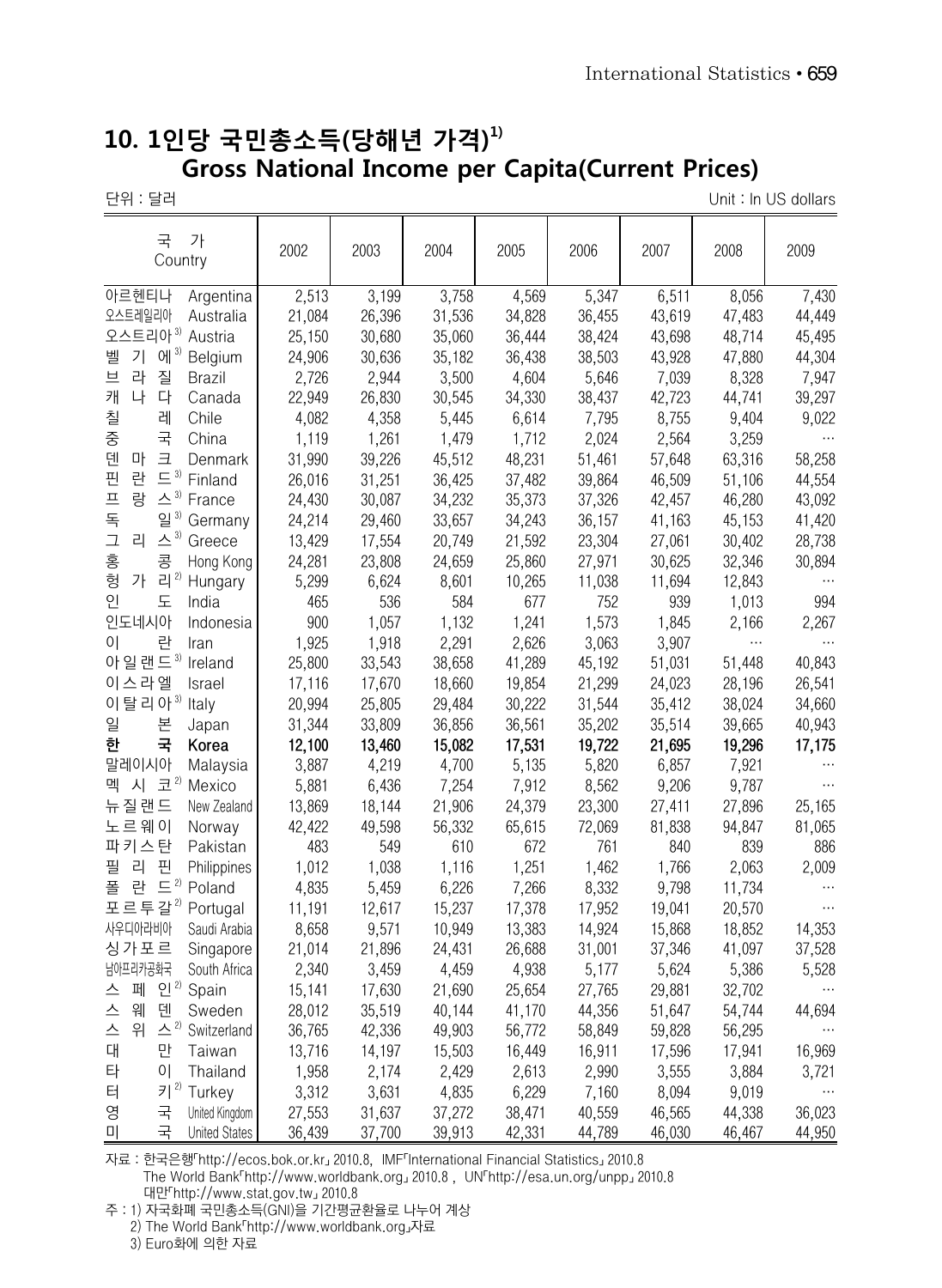#### **11. 국 내 총 생 산(당해년 가격)1) Gross Domestic Product(Current Prices)**

단위 : 10억 달러 In billion US dollars

| 가<br>국<br>Country                                          | 2002   | 2003   | 2004   | 2005   | 2006   | 2007   | 2008   | 2009     |
|------------------------------------------------------------|--------|--------|--------|--------|--------|--------|--------|----------|
| 아르헨티나<br>Argentina                                         | 102    | 130    | 153    | 183    | 214    | 262    | 330    | 309      |
| 오스트레일리아<br>Australia                                       | 426    | 540    | 657    | 738    | 783    | 949    | 1,039  | 981      |
| 오스트리아 <sup>2)</sup> Austria                                | 206    | 252    | 289    | 303    | 321    | 370    | 413    | 385      |
| $O  ^{2}$<br>가<br>Belgium<br>벨                             | 252    | 311    | 361    | 377    | 400    | 458    | 504    | 468      |
| 라<br>질<br>브<br><b>Brazil</b>                               | 506    | 553    | 664    | 882    | 1,089  | 1,367  | 1,638  | 1,572    |
| 개<br>나<br>다<br>Canada                                      | 736    | 867    | 992    | 1,129  | 1,269  | 1,426  | 1,502  | 1,337    |
| 칠<br>레<br>Chile                                            | 67     | 74     | 96     | 118    | 147    | 164    | 171    | 163      |
| 중<br>국<br>China                                            | 1,454  | 1,641  | 1,932  | 2,236  | 2,658  | 3,382  | 4,327  | 4,909    |
| 덴<br>$\exists$<br>마<br>Denmark                             | 174    | 213    | 245    | 258    | 274    | 311    | 341    | 310      |
| 란<br>$\equiv$ <sup>2)</sup><br>핀<br>Finland                | 135    | 164    | 189    | 196    | 208    | 246    | 270    | 238      |
| $\triangle^2$<br>랑<br>프<br>France                          | 1,458  | 1,801  | 2,059  | 2,144  | 2,269  | 2,593  | 2,852  | 2,668    |
| 일 $^{2)}$<br>독<br>Germany                                  | 2,019  | 2,445  | 2,737  | 2,784  | 2,918  | 3,327  | 3,649  | 3,340    |
| $\triangle$ <sup>2)</sup><br>$\mathfrak{1}$<br>라<br>Greece | 147    | 195    | 231    | 243    | 264    | 310    | 350    | 330      |
| 홍<br>콩<br>Hong Kong                                        | 164    | 159    | 166    | 178    | 190    | 207    | 215    | 211      |
| 헝<br>가<br>리<br>Hungary                                     | 67     | 84     | 103    | 110    | 113    | 138    | 154    | 129      |
| 인<br>도<br>India                                            | 505    | 591    | 715    | 841    | 946    | 1,197  | 1,281  | 1,287    |
| 인도네시아<br>Indonesia                                         | 196    | 235    | 257    | 286    | 365    | 432    | 511    | 540      |
| 0 <br>란<br>Iran                                            | 134    | 135    | 163    | 189    | 223    | 286    |        | $\ldots$ |
| 아일랜드 <sup>2)</sup> Ireland                                 | 123    | 158    | 185    | 202    | 222    | 260    | 266    | 227      |
| 이스라엘<br>Israel                                             | 113    | 119    | 127    | 134    | 146    | 167    | 202    | 195      |
| 이탈리아 <sup>2)</sup> Italy                                   | 1,218  | 1,508  | 1,727  | 1,779  | 1,866  | 2,115  | 2,295  | 2,112    |
| 일<br>본<br>Japan                                            | 3,918  | 4,229  | 4,606  | 4,552  | 4,363  | 4,378  | 4,887  | 5,068    |
| 하<br>국<br>Korea                                            | 576    | 644    | 722    | 845    | 951    | 1,049  | 931    | 833      |
| 말레이시아<br>Malaysia                                          | 101    | 110    | 125    | 138    | 157    | 186    | 221    | 191      |
| 시 코<br>멕<br>Mexico                                         | 649    | 700    | 758    | 846    | 949    | 1,023  | 1,088  | 875      |
| 뉴질랜드<br>New Zealand                                        | 58     | 77     | 94     | 107    | 104    | 124    | 127    | 115      |
| 노르웨이<br>Norway                                             | 192    | 225    | 259    | 302    | 337    | 388    | 451    | 383      |
| 파키스탄<br>Pakistan                                           | 75     | 84     | 97     | 109    | 127    | 143    | 146    | 156      |
| 필<br>리<br>핀<br>Philippines                                 | 77     | 80     | 87     | 99     | 118    | 144    | 167    | 161      |
| $\equiv$<br>폴<br>란<br>Poland                               | 198    | 217    | 253    | 304    | 342    | 425    | 526    | 430      |
| 포르투갈 $2$<br>Portugal                                       | 127    | 156    | 179    | 186    | 195    | 223    | 244    | 228      |
| 사우디아라비아<br>Saudi Arabia                                    | 189    | 215    | 250    | 316    | 357    | 384    | 475    | 369      |
| 싱가포르<br>Singapore                                          | 88     | 93     | 110    | 121    | 141    | 172    | 188    | 177      |
| 남아프리카공화국<br>South Africa                                   | 111    | 167    | 216    | 247    | 261    | 286    | 277    | 286      |
| 인 $^{2}$<br>Spain<br>스 페                                   | 686    | 884    | 1,045  | 1,130  | 1,235  | 1,440  | 1,604  | 1,460    |
| 웨<br>덴<br>Sweden<br>스                                      | 251    | 315    | 362    | 371    | 399    | 463    | 488    | 406      |
| 위<br>스<br>스<br>Switzerland                                 | 279    | 325    | 363    | 373    | 391    | 434    | 500    | 492      |
| 대<br>만<br>Taiwan                                           | 301    | 311    | 340    | 365    | 376    | 393    | 403    | 379      |
| 타<br> 0 <br>Thailand                                       | 127    | 143    | 162    | 177    | 207    | 247    | 272    | 264      |
| 터<br>키<br>Turkey                                           | 233    | 303    | 392    | 483    | 531    | 647    | 730    | 616      |
| 영<br>국<br>United Kingdom                                   | 1,613  | 1,862  | 2,203  | 2,280  | 2,442  | 2,798  | 2,663  | 2,174    |
| 미<br>국<br><b>United States</b>                             | 10,642 | 11,142 | 11,868 | 12,638 | 13,399 | 14,078 | 14,441 | 14,256   |

자료 : 한국은행「http://ecos.bok.or.kr」 2010.8, IMF「International Financial Statistics」 2010.8 대만「http://www.stat.gov.tw」 2010.8

주 : 1) 자국화폐 국내총생산(GDP을 기간평균환율로 나누어 계상

2) Euro화에 의한 자료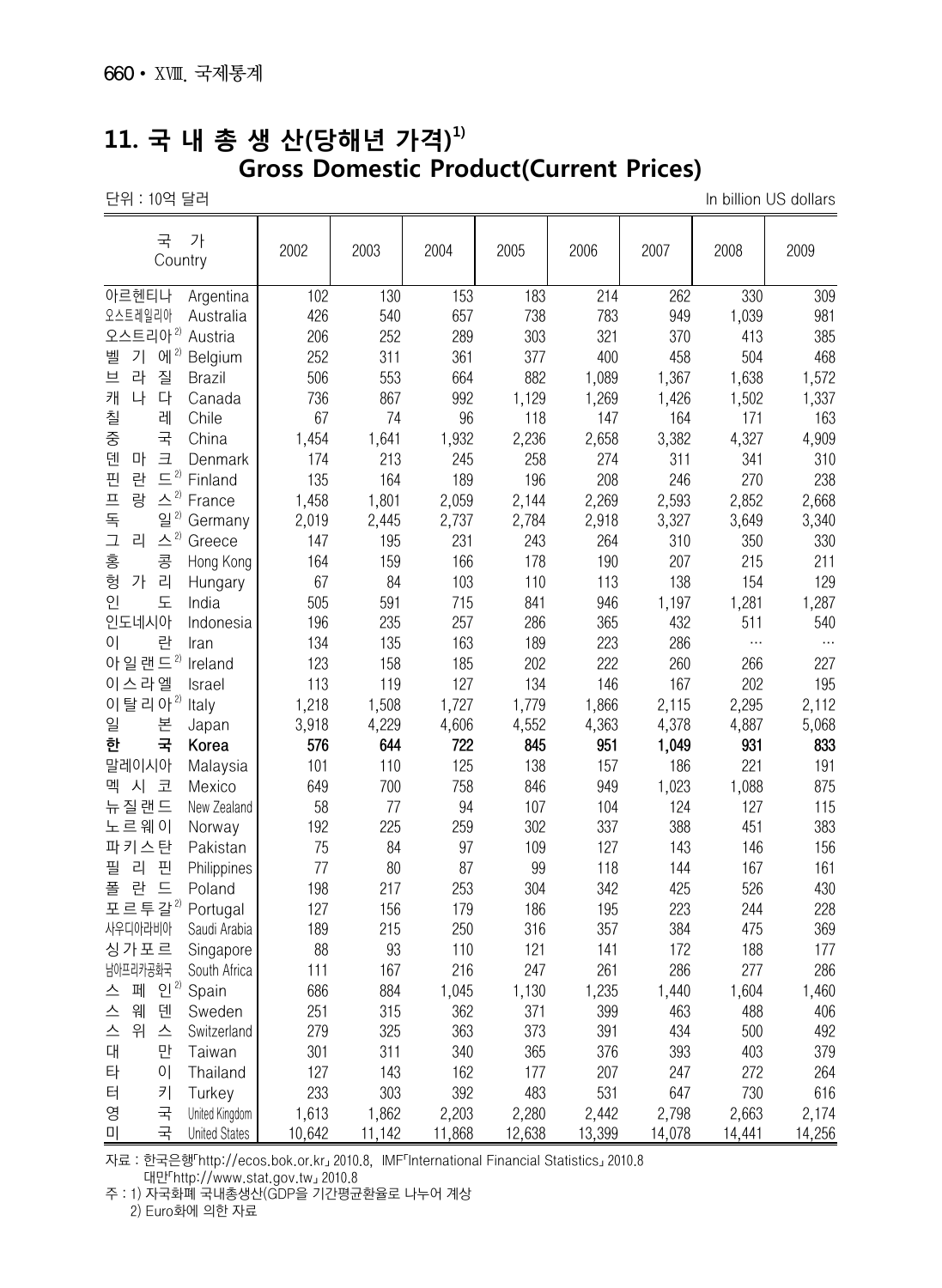#### **12. 경제성장률(기준년 가격 GDP)1) GDP Growth Rates(Constant Prices)**

| г |  |
|---|--|
|   |  |

단위 : % In percent 국 가 Country <sup>2002</sup> <sup>2003</sup> <sup>2004</sup> <sup>2005</sup> <sup>2006</sup> <sup>2007</sup> <sup>2008</sup> <sup>2009</sup> 아르헨티나 Argentina  $-10.9$  8.8 9.0 9.2 8.5 8.7 7.0 0.7 오스트레일리아 Australia | 3.9 3.2 3.6 3.2 2.6 4.8 2.3 1.3<br>오스트리아 Austria | 1.6 0.8 2.5 2.5 3.5 3.5 2.0 -3.5 오스트리아 Austria | 1.6 0.8 2.5 2.5 3.5 3.5 2.0 벨기에 Belgium 1. 4 0. 8 3. 2 1. 8 2. 8 2. 9 1. 0 -3. 1 브라질 Brazil | 2..7 1..2 5..7 3..2 4..0 6..1 5..1 -0..2. 캐나다 Canada | 2.9 1.9 3.1 3.0 2.8 2.2 0.5 —2.5 질 레 Chile | 2..2 3..9 6.0 5..6 4..6 4..6 3..7 −1..5 중 국 China | 9.1 10.0 10.1 10.4 11.7 13.0 9.0 … 덴 마 크 Denmark | 0.5 0.4 2.3 2.4 3.4 1.7 -0.9 -4.9<br>핀 란 드 Finland | 1.8 2.0 4.1 2.9 4.4 4.9 1.2 -7.8 핀란드 Finland | 1.8 2.0 4.1 2.9 4.4 4.9 1.2 -7.8 프 랑 스 France | 1. 0 1. 1 2. 5 1. 9 2. 2 2. 3 0. 5 −2. 3 독 일 Germany | 0.0 -0.2 0.7 0.9 3.4 2.6 1.0 -4.9 그 리 스 Greece | 3.4 5.9 4.6 2.2 4.5 4.5 2.0 -2.0 홍 콩 Hong Kong | 1.8 3.0 8.5 7.1 7.0 6.4 2.2 -2.8 헝가리 Hungary | 4.4 4.3 4.9 3.5 4.0 1.0 0.6 -6.3 인 도 India | 3.8 8.5 7.5 9.5 9.7 9.2 6.7 7.2 인도네시아 Indonesia | 4. 5 4. 8 5. 0 5. 7 5. 5 6. 3 6. 0 4. 5 이 란 Iran | 8.2 8.1 6.1 4.7 6.2 8.1 … … 아일랜드 Ireland | 6.5 4.4 4.6 6.2 5.4 6.0 −3.0 −7.1 이스라엘 Israel | −0. 7 1. 5 5. 0 5. 1 5. 3 5. 2 4. 0 0. 7 이탈리아 Italy | 0.5 0.1 1.4 0.8 2.1 1.4 −1.3 −5.1 일 본 Japan | 0.3 1.5 2.7 1.9 2.0 2.3 -1.2 -5.2 한 국 Korea | 7.2 2.8 4.6 4.0 5.2 5.1 2.3 0.2 말레이시아 Malaysia | 5.4 5.8 6.8 5.3 5.8 6.2 4.6 -1.7 멕 시 코 Mexico | 0.8 1.4 4.0 3.3 5.0 3.4 1.2 -6.5 뉴질랜드 New Zealand| 3.5 4.9 3.9 3.6 3.3 2.4 2.5 -1.0 노르웨이 Norway | 1.5 1.0 3.9 2.7 2.3 2.7 1.8 -1.5 파키스탄 Pakistan | 3.2 4.8 7.4 7.7 6.2 5.7 1.6 3.6 필리핀 Philippines | 5.5 12.4 6.9 5.4 5.4 7.5 6.4 4.0 폴란드 Poland | 1.4 3.9 5.3 3.6 6.2 6.8 4.7 2.1<br>포르투갈 Portugal 0.8 -0.8 1.5 0.9 1.4 1.9 0.0 -2.7 포르투갈 Portugal | 0.8 -0.8 1.5 0.9 1.4 1.9 0.0 -2.7 사우디아라비아 Saudi Arabia 0. 1 7. 7 5. 3 5. 6 3. 2 2. 0 4. 3 0. 1 싱가포르 Singapore| 4. 2 3. 8 9. 2 7. 6 8. 7 8. 2 1. 4 ─2. 0 남아프리카공화국 South Africa 3. 7 2. 9 4. 6 5. 3 5. 6 5. 5 3. 7 -1. 8 스페인 Spain | 2.7 3.1 3.3 3.6 4.0 3.6 1.1 −3.9 스웨덴 Sweden | 2.5 2.3 4.2 3.2 4.3 3.3 -0.4 -5.1 스 위 스 Switzerland | 0. 4 -0. 2 - 2. 5 - 2. 6 - 3. 6 - 3. 6 - 1. 8 - -1. 5 - 1. 5 대 만 Taiwan | 5.3 3.7 6.2 4.7 5.4 6.0 0.7 −1.9 타 이 Thailand | 5.3 7.0 6.2 4.5 5.6 4.9 2.5 -2.2 터 키 Turkey | 6.2 5.3 9.4 8.4 6.9 4.7 0.7 -4.7 영 국 United Kingdom | 2.1 2.8 3.0 2.2 2.9 2.6 0.5 -5.0 미 국 United States | 1.8 2.5 3.6 3.1 2.7 2.1 0.4 -2.4

자료 : 한국은행「http://ecos.bok.or.kr」 2010.8, The World Bank「http://www.worldbank.org」 2010.8

IMF「International Financial Statistics」 2010.8, 대만「http://www.stat.gov.tw」 2010.8

주 : 1) 일정기간 동안 경제규모의 실질적인 증가정도를 나타내는 지표로서 기준년가격 GDP의 전년비 증가율로 나타냄.